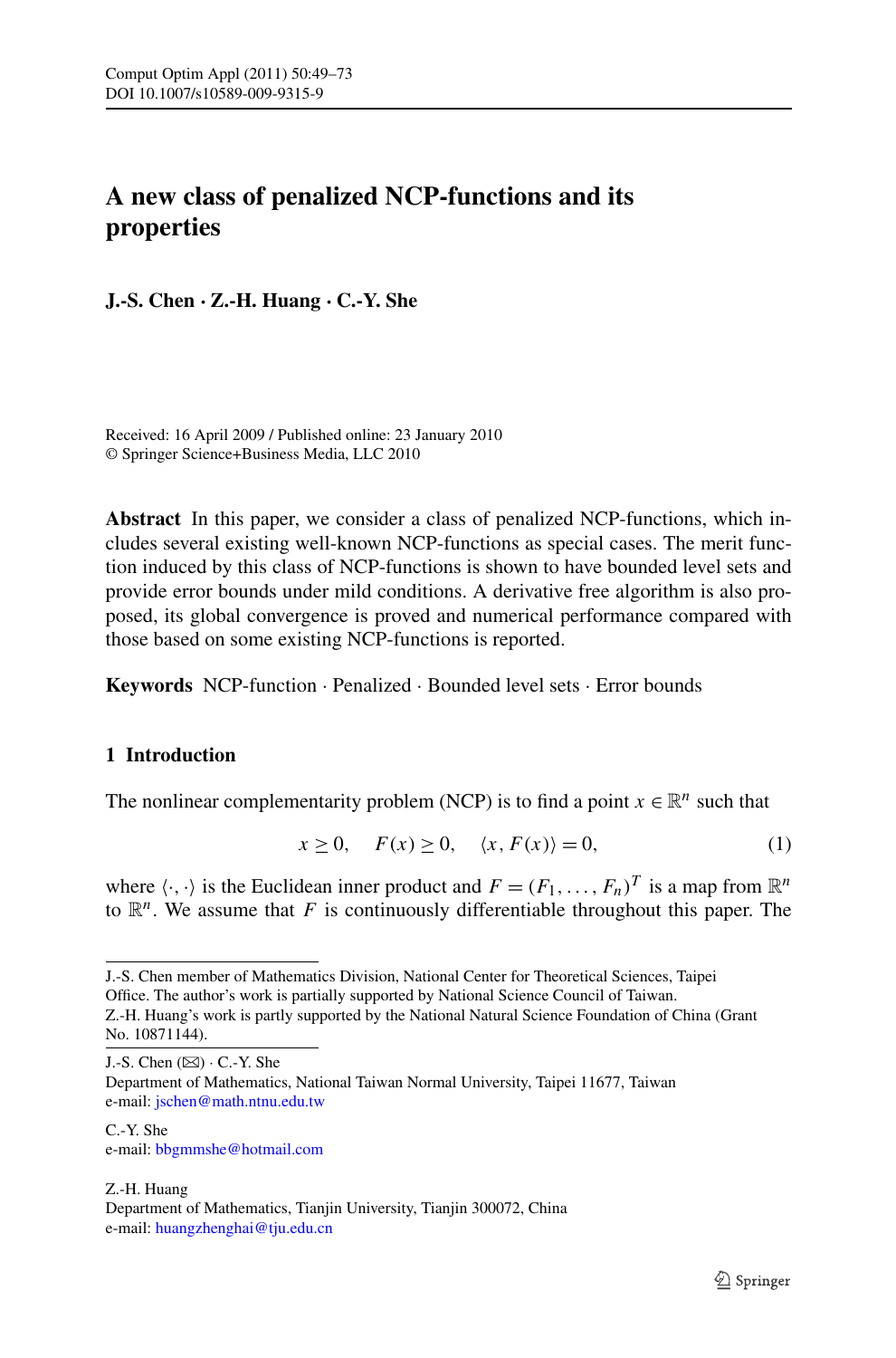NCP has attracted much attention because of its wide applications in the fields of economics, engineering, and operations research [\[6](#page-23-0), [14](#page-23-1)].

Many methods have been proposed to solve the NCP; see [\[3](#page-23-2), [4,](#page-23-3) [14,](#page-23-1) [16](#page-23-4)[–18](#page-23-5), [20](#page-24-0), [23](#page-24-1), [26,](#page-24-2) [29](#page-24-3), [30](#page-24-4)]. For more details, please refers to the excellent monograph [[9\]](#page-23-6). One of the most powerful and popular methods is to reformulate the NCP as a system of nonlinear equations  $[24, 25, 30]$  $[24, 25, 30]$  $[24, 25, 30]$  $[24, 25, 30]$  $[24, 25, 30]$  $[24, 25, 30]$ , or as an unconstrained minimization problem  $[7, 10-12]$  $[7, 10-12]$  $[7, 10-12]$  $[7, 10-12]$  $[7, 10-12]$ , [19,](#page-23-10) [21](#page-24-7), [27,](#page-24-8) [29](#page-24-3)]. The objective function that can constitute an equivalent unconstrained minimization problem is called a merit function, whose global minima are coincident with the solutions of the original NCP [\(1](#page-0-0)). To construct a merit function, a class of functions called NCP-functions and defined below, plays a significant role.

**Definition 1.1** A function  $\phi : \mathbb{R}^2 \to \mathbb{R}$  is called an NCP-function if it satisfies

$$
\phi(a, b) = 0 \iff a \ge 0, \quad b \ge 0, \quad ab = 0. \tag{2}
$$

Many NCP-functions have been proposed in the literature. Among them, the Fischer-Burmeister (FB) function is one of the most popular NCP-functions, which is defined by

$$
\phi_{FB}(a, b) = \sqrt{a^2 + b^2} - (a + b), \quad \forall (a, b) \in \mathbb{R}^2.
$$
 (3)

Through this NCP-function  $\phi_{FB}$ , the NCP [\(1](#page-0-0)) can be reformulated as a system of nonsmooth equations:

$$
\Phi_{\rm FB}(x) := \begin{pmatrix} \phi_{\rm FB}(x_1, F_1(x)) \\ \vdots \\ \phi_{\rm FB}(x_n, F_n(x)) \end{pmatrix} = 0.
$$
 (4)

Thus, the function  $\Psi_{FB} : \mathbb{R}^n \to \mathbb{R}_+$  defined as below is a merit function for the NCP:

$$
\Psi_{\text{FB}}(x) := \frac{1}{2} \|\Phi_{\text{FB}}(x)\|^2 = \sum_{i=1}^n \psi_{\text{FB}}(x_i, F_i(x)),\tag{5}
$$

where  $\psi_{FB} : \mathbb{R}^2 \to \mathbb{R}_+$  is the square of  $\phi_{FB}$ , i.e.,

$$
\psi_{\text{FB}}(a,b) = \frac{1}{2} |\sqrt{a^2 + b^2} - (a+b)|^2.
$$
 (6)

Consequently, the NCP is equivalent to the unconstrained minimization problem:

$$
\min_{x \in \mathbb{R}^n} \Psi_{\text{FB}}(x). \tag{7}
$$

There are several generalizations of the FB function in the literature. For example, Kanzow and Kleinmichel  $[22]$  $[22]$  extend  $\phi_{FB}$  function to

$$
\phi_{\theta}(a, b) := \sqrt{(a - b)^2 + \theta ab - (a + b)}, \quad \theta \in (0, 4).
$$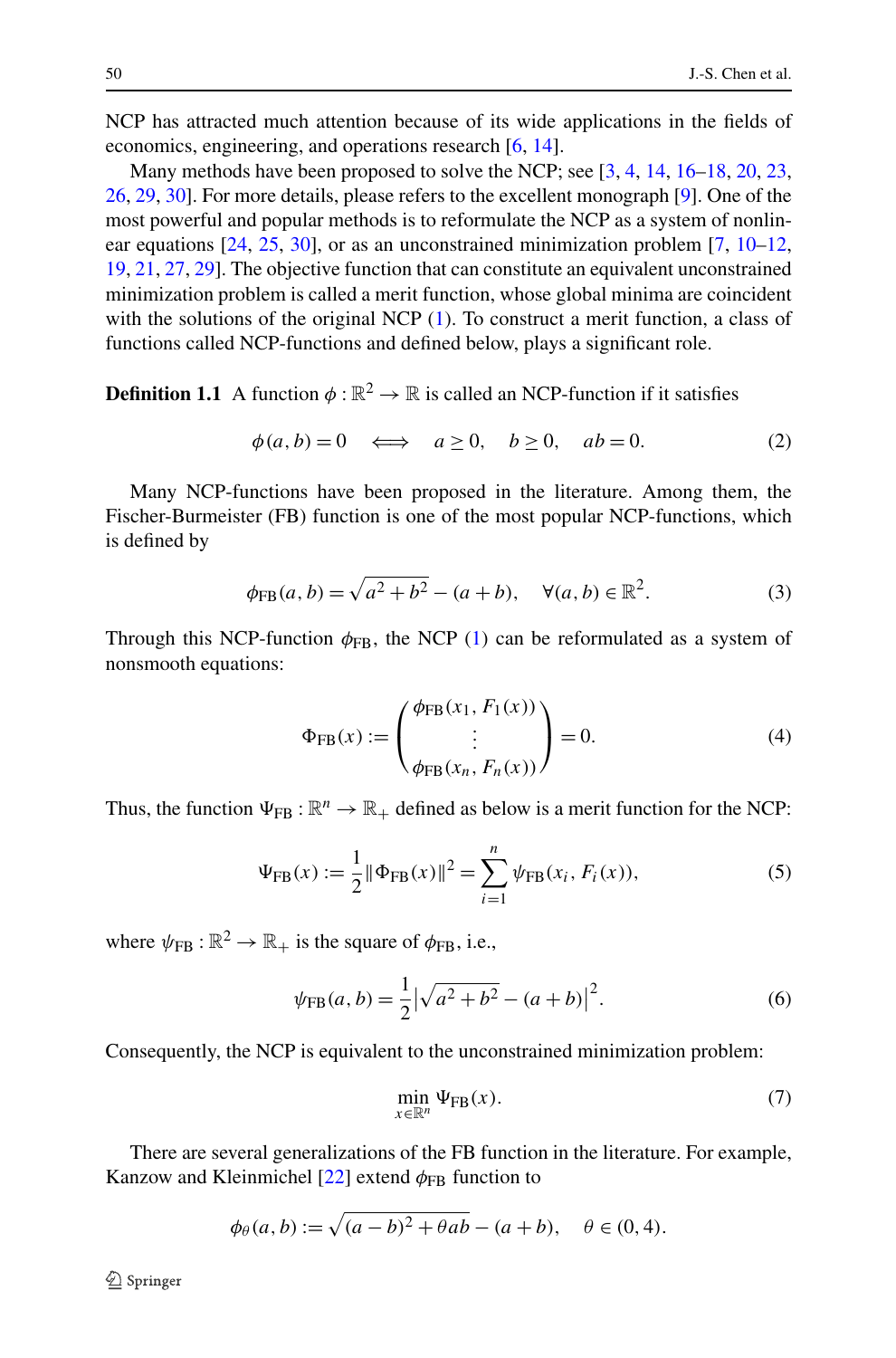Chen, Chen, and Kanzow [\[2](#page-23-11)] study a penalized FB function

$$
\phi_{\lambda}(a,b) := \lambda \phi_{\text{FB}}(a,b) + (1-\lambda)a_{+}b_{+}, \quad \lambda \in (0,1).
$$

<span id="page-2-2"></span>Some other types of penalized FB functions are also investigated by Sun and Qi in [\[28](#page-24-10)]. Recently, Chen and Pan [\[3](#page-23-2), [4](#page-23-3)] consider the following generalization of the FB function:

$$
\phi_p(a, b) := \|(a, b)\|_p - (a + b),\tag{8}
$$

where  $p > 1$  and  $\|(a, b)\|_p$  denotes the *p*-norm of  $(a, b)$ , i.e.,  $\|(a, b)\|$ where  $p > 1$  and  $||(a, b)||_p$  denotes the p-norm of  $(a, b)$ , i.e.,  $||(a, b)||_p = \sqrt[p]{|a|^p + |b|^p}$ . Another further generalization is proposed by Hu, Huang and Chen in [\[15](#page-23-12)]:

$$
\phi_{\theta, p}(a, b) := \sqrt[p]{\theta(|a|^p + |b|^p) + (1 - \theta)(|a - b|^p)} - (a + b),\tag{9}
$$

<span id="page-2-1"></span>where  $p > 1, \theta \in (0, 1]$ .

<span id="page-2-0"></span>All the aforementioned functions are NCP-functions. The corresponding function  $\psi_{\theta}$ ,  $\psi_{\lambda}$ ,  $\psi_{p}$ , and  $\psi_{\theta, p}$  is square of  $\phi_{\theta}$ ,  $\phi_{\lambda}$ ,  $\phi_{p}$ , and  $\phi_{\theta, p}$ , respectively, and naturally induces a merit function  $\Psi_{\beta}$ ,  $\Psi_{\lambda}$ ,  $\Psi_{p}$ , and  $\Psi_{\beta}$  like what  $\psi_{FB}$  function does. Along this track, in this paper, we study the following merit function  $\Psi_{\alpha,\theta,p} : \mathbb{R}^n \to \mathbb{R}_+$  for the NCP:

$$
\Psi_{\alpha,\theta,p}(x) := \sum_{i=1}^{n} \psi_{\alpha,\theta,p}(x_i, F_i(x)),
$$
\n(10)

where  $\psi_{\alpha,\theta,p}:\mathbb{R}^2\to\mathbb{R}_+$  is an NCP-function defined by

$$
\psi_{\alpha,\theta,p}(a,b) := \frac{\alpha}{2} (\max\{0, ab\})^2 + \psi_{\theta,p}(a,b)
$$
\n(11)

with  $\alpha \geq 0$  being a real parameter. Note that  $\psi_{\alpha,\theta,\eta}$  includes all the above functions  $\psi_{FB}$ ,  $\psi_p$ ,  $\psi_\theta$ ,  $\psi_{\theta,p}$  (and  $\psi_7$  in [[28\]](#page-24-10)) as special cases. Although  $\psi_{\alpha,\theta,p}$  is obtained by penalizing the function  $\psi_{\theta,p}$  considered in [[15\]](#page-23-12), more favorable properties of  $\psi_{\alpha,\theta,p}$ are explored in this work. In particular,  $\Psi_{\alpha,\theta,p}$  has property of bounded level sets and provides a global error bound for the NCP under mild condition which were not studied in [[15\]](#page-23-12). Thus, this paper can be viewed as a follow-up of [\[15](#page-23-12)]. On the other hand, as remarked in [[2\]](#page-23-11), penalized Fischer-Burmeister (FB) function not only possesses stronger properties than FB function but also gives extremely promising numerical performance, which is another motivation of our considering this generalization of several NCP-functions.

This paper is organized as follows. In Sect. [2,](#page-3-0) we review some definitions and preliminary results to be used in the subsequent analysis. In Sect. [3,](#page-4-0) we show some properties of the proposed merit function. In Sect. [4](#page-15-0), we propose a derivative free algorithm based on this merit function  $\Psi_{\alpha,\theta,p}$ , show its global convergence, and report some numerical results. In Sect. [5,](#page-23-13) we make concluding remarks.

Throughout this paper,  $\mathbb{R}^n$  denotes the space of *n*-dimensional real column vectors and <sup>*T*</sup> denotes transpose. For every differentiable function  $f : \mathbb{R}^n \to \mathbb{R}, \nabla f(x)$ denotes the gradient of *f* at *x*. For every differentiable mapping  $F = (F_1, \ldots, F_n)^T$ :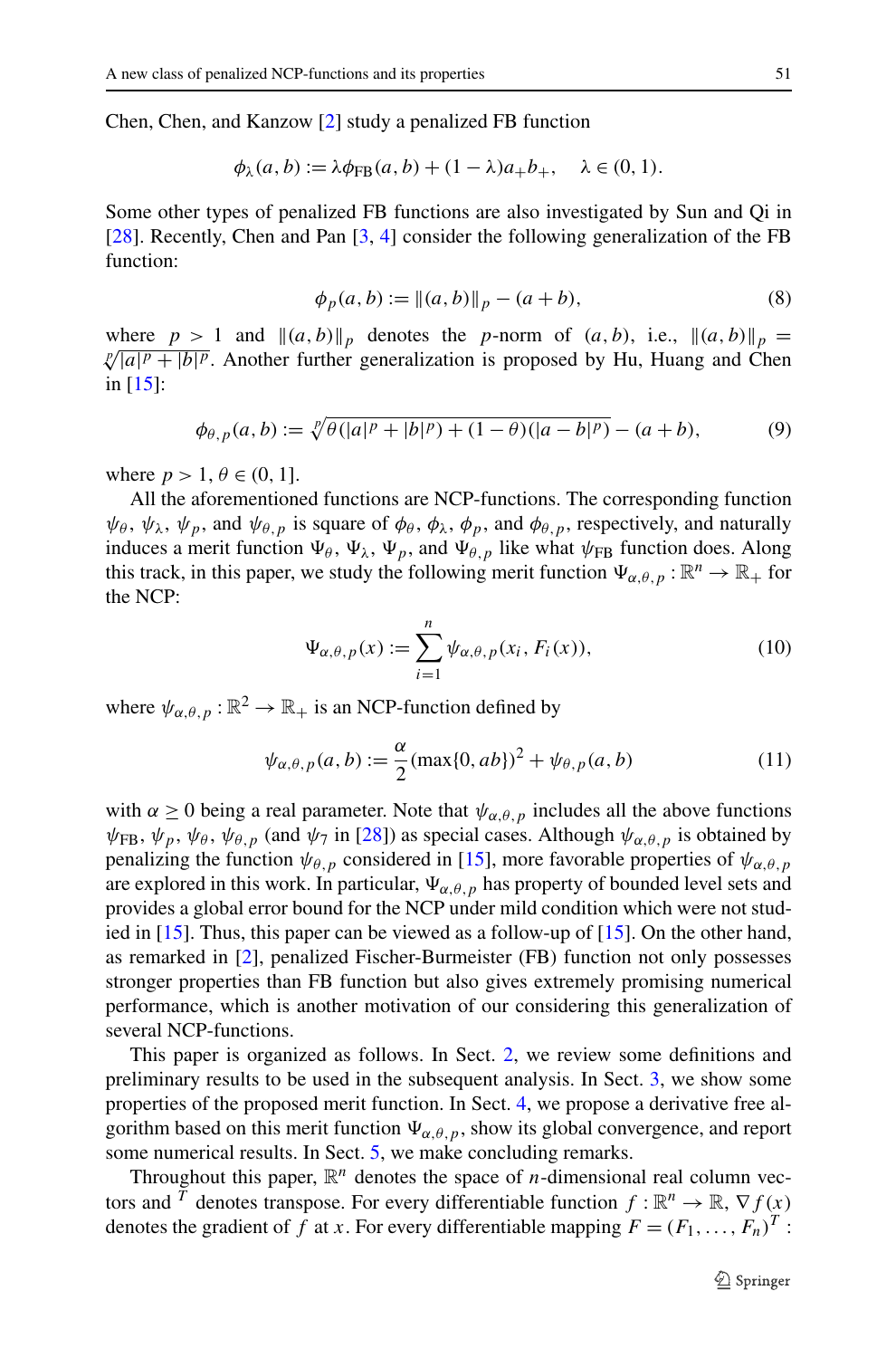<span id="page-3-2"></span> $\mathbb{R}^n \to \mathbb{R}^n$ ,  $\nabla F(x) = (\nabla F_1(x) \dots \nabla F_n(x))$  denotes the transpose Jacobian of *F* at *x*. We use  $||x||_p$  to denote the *p*-norm of *x* and denote  $||x||$  the Euclidean norm of *x*. The level set of a function  $\Psi : \mathbb{R}^n \to \mathbb{R}$  is denoted by  $\mathcal{L}(\Psi, c) := \{x \in \mathbb{R}^n \mid \Psi(x) \leq c\}$ . In addition, we will frequently mention two merit functions. One is the natural residual merit function  $\Psi_{\text{NR}} : \mathbb{R}^n \to \mathbb{R}_+$  defined by

$$
\Psi_{\rm NR}(x) := \frac{1}{2} \sum_{i=1}^{n} \phi_{\rm NR}^2(x_i, F_i(x)), \tag{12}
$$

<span id="page-3-1"></span>where  $\phi_{\text{NR}} : \mathbb{R}^2 \to \mathbb{R}$  denotes the minimum NCP-function min{*a*, *b*}. Another one is  $\Psi_{\theta, p} : \mathbb{R}^n \to \mathbb{R}_+$  induced by  $\psi_{\theta, p}$ :

$$
\Psi_{\theta, p}(x) := \frac{1}{2} \sum_{i=1}^{n} \phi_{\theta, p}^{2}(x_i, F_i(x)).
$$
\n(13)

<span id="page-3-0"></span>Unless otherwise stated, in the sequel, we always suppose that  $p$  is a fixed real number in  $(1, \infty)$ .

#### **2 Preliminaries**

This section briefly recalls some concepts about the mapping *F* that will be used later. A matrix is said to be *P* -matrix if each of its principal minors is positive, and is called  $P_0$ -matrix if each of its principal minors is nonnegative. Obviously,  $P$ -matrix is a generalization of positive definite matrix, while  $P_0$ -matrix is a generalization of positive semidefinite matrix. Such concepts of  $P$ -matrix and  $P_0$ -function can be further extended to nonlinear mapping, which we call them *P*-function and *P*<sub>0</sub>-function.

**Definition 2.1** Let  $F = (F_1, \ldots, F_n)^T$  with  $F_i : \mathbb{R}^n \to \mathbb{R}$  for  $i = 1, \ldots, n$ . We say that

- (a) *F* is monotone if  $\langle x y, F(x) F(y) \rangle \ge 0$  for all  $x, y \in \mathbb{R}^n$ .
- (b) *F* is strongly monotone if  $\langle x y, F(x) F(y) \rangle \ge \mu \|x y\|^2$  for some  $\mu > 0$ and for all  $x, y \in \mathbb{R}^n$ .
- (c) *F* is a *P*<sub>0</sub>-function if max $\lim_{\substack{1 \le i \le n \\ x_i \neq y_i}} (x_i y_i)(F_i(x) F_i(y)) \ge 0$  for all  $x, y \in \mathbb{R}^n$ and  $x \neq y$ .
- (d) *F* is a uniform *P*-function with modulus  $\mu > 0$  if  $\max_{1 \le i \le n} (x_i y_i)(F_i(x) F_i(y)$ )  $\geq \mu \|x - y\|^2$  for all  $x, y \in \mathbb{R}^n$ .
- (e) *F* is Lipschitz continuous if there exists a constant  $L > 0$  such that  $\| F(x) F\|$  $F(y)$   $\leq L \|x - y\|$  for all  $x, y \in \mathbb{R}^n$ .

It is well-known that every monotone function is an *P*<sup>0</sup> function and every strongly monotone function is a uniform *P*-function. For a continuously differentiable function *F*, if its (transpose) Jacobian  $\nabla F(x)$  is an *P*-matrix then *F* is an *P*-function (the converse may not be true), whereas the (transpose) Jacobian  $\nabla F(x)$  is an *P*<sub>0</sub>-matrix if and only if  $F$  is an  $P_0$ -function. For more detailed properties of various monotone and  $P(P_0)$ -function, please refer to [\[9](#page-23-6)].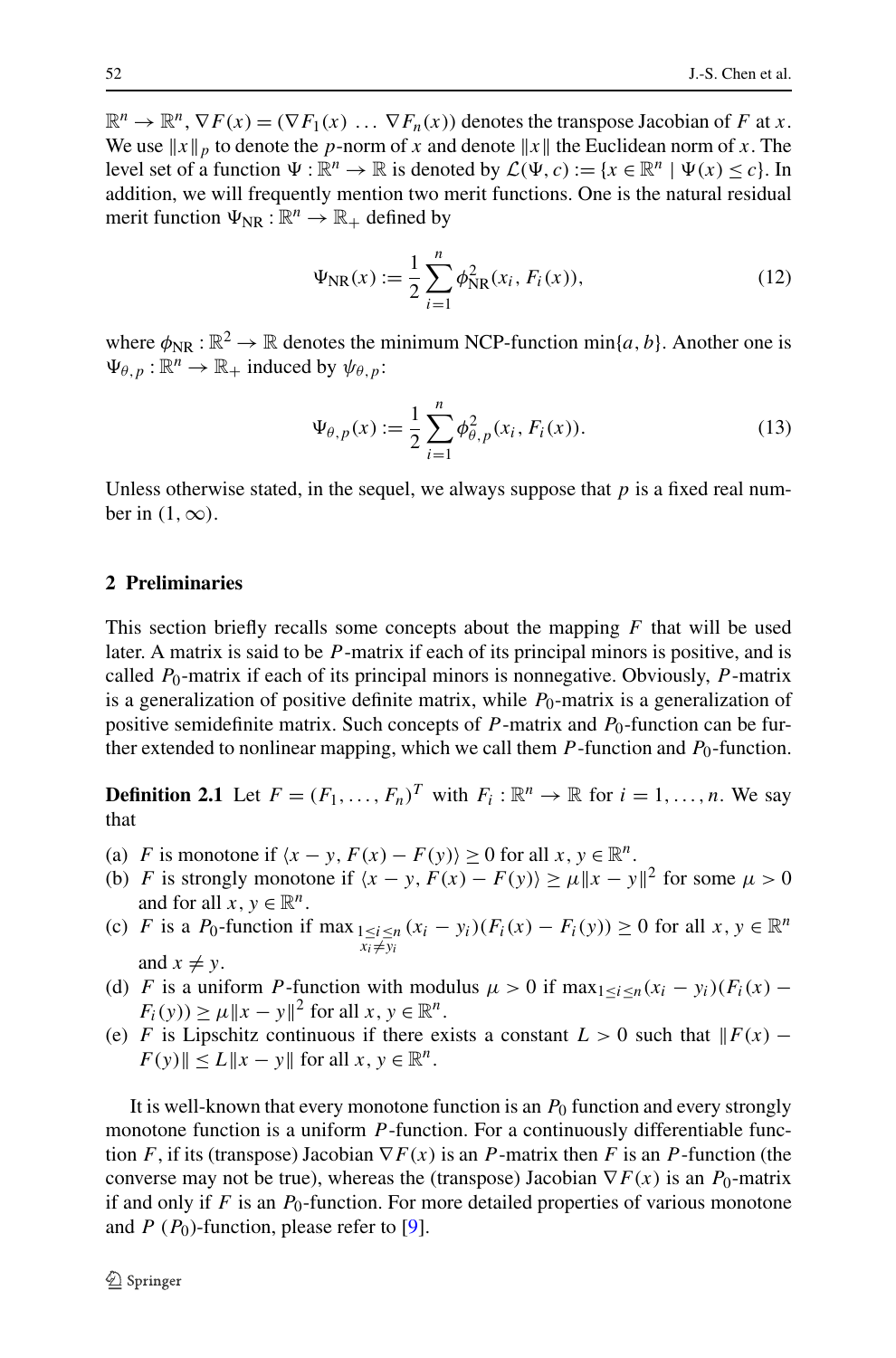#### <span id="page-4-2"></span><span id="page-4-0"></span>**3 Properties of the new NCP-function**

In this section, we study some favorable properties of the merit function  $\psi_{\alpha,\theta,p}$ , and then present some mild conditions under which the merit function  $\Psi_{\alpha,\theta,p}$  has bounded level sets and provides a global error bound, respectively. To this end, we present some technical lemmas which are needed for subsequent analysis.

**Lemma 3.1** *For*  $p > 1$ ,  $a > 0$ ,  $b > 0$ , we have  $a^p + b^p < (a + b)^p$ .

*Proof* We present two different ways to prove this lemma.

(1) For any  $p > 1$ ,  $p = n + m$ , where  $n = [p]$  (the greatest integer less than or equal to *p*) and  $m = p - n$ , applying binomial theorem gives

$$
(a+b)^p = (a+b)^n (a+b)^m
$$
  
\n
$$
\ge (a^n + b^n)(a+b)^m
$$
  
\n
$$
= a^n (a+b)^m + b^n (a+b)^m
$$
  
\n
$$
\ge a^n a^m + b^n b^m
$$
  
\n
$$
= a^p + b^p.
$$

<span id="page-4-3"></span><span id="page-4-1"></span>(2) Let  $f(t) = (t + 1)^p - (t^p + 1)$ . It is easy to verify that f is increasing on [0, ∞) when  $p > 1$ . Hence,  $f(a/b) \ge f(0) = 0$  which yields  $(a+b)^p \ge a^p + b^p$ . □

**Lemma 3.2** *The function*  $\psi_{\alpha,\theta,p}$  *defined by* ([11\)](#page-2-0) *has the following favorable properties*:

(a)  $\psi_{\alpha,\theta,p}$  *is an NCP-function and*  $\psi_{\alpha,\theta,p} \ge 0$  *for all*  $(a,b) \in \mathbb{R}^2$ .

(b)  $\psi_{\alpha,\theta,p}$  *is continuously differentiable everywhere. Moreover, if*  $(a,b) \neq (0,0)$ ,

$$
= \alpha b(ab)_{+} + \left(\frac{\theta \operatorname{sgn}(a) \cdot |a|^{p-1} + (1-\theta) \operatorname{sgn}(a-b)|a-b|^{p-1}}{[\theta (|a|^p + |b|^p) + (1-\theta)|a-b|^p)]^{(p-1)/p}} - 1\right) \phi_{\theta, p}(a, b),
$$

 $\nabla_b \psi_{\alpha,\theta,p}(a,b)$ 

 $\nabla_a \psi_{\alpha,\theta,p}(a,b)$ 

$$
= \alpha a(ab)_{+} + \left(\frac{\theta \operatorname{sgn}(b) \cdot |b|^{p-1} - (1-\theta) \operatorname{sgn}(a-b)|a-b|^{p-1}}{[\theta (|a|^p + |b|^p) + (1-\theta)|a-b|^p)]^{(p-1)/p}} - 1\right) \phi_{\theta, p}(a, b),\tag{14}
$$

*and otherwise*,  $\nabla_a \psi_{\alpha,\theta,p}(0,0) = \nabla_b \psi_{\alpha,\theta,p}(0,0) = 0.$ 

(c) *For*  $p \ge 2$ , *the gradient of*  $\psi_{\alpha,\theta,p}$  *is Lipschitz continuous on any nonempty bounded set S*, *i.e.*, *there exists*  $L > 0$  *such that for any*  $(a, b)$ ,  $(c, d) \in S$ ,

$$
\|\nabla \psi_{\alpha,\theta,p}(a,b) - \nabla \psi_{\alpha,\theta,p}(c,d)\| \le L\|(a,b) - (c,d)\|.
$$

(d)  $\nabla_a \psi_{\alpha,\theta,p}(a,b) \cdot \nabla_b \psi_{\alpha,\theta,p}(a,b) \ge 0$  *for any*  $(a,b) \in \mathbb{R}^2$ *, and the equality holds if and only if*  $\psi_{\alpha,\theta,p}(a,b) = 0$ .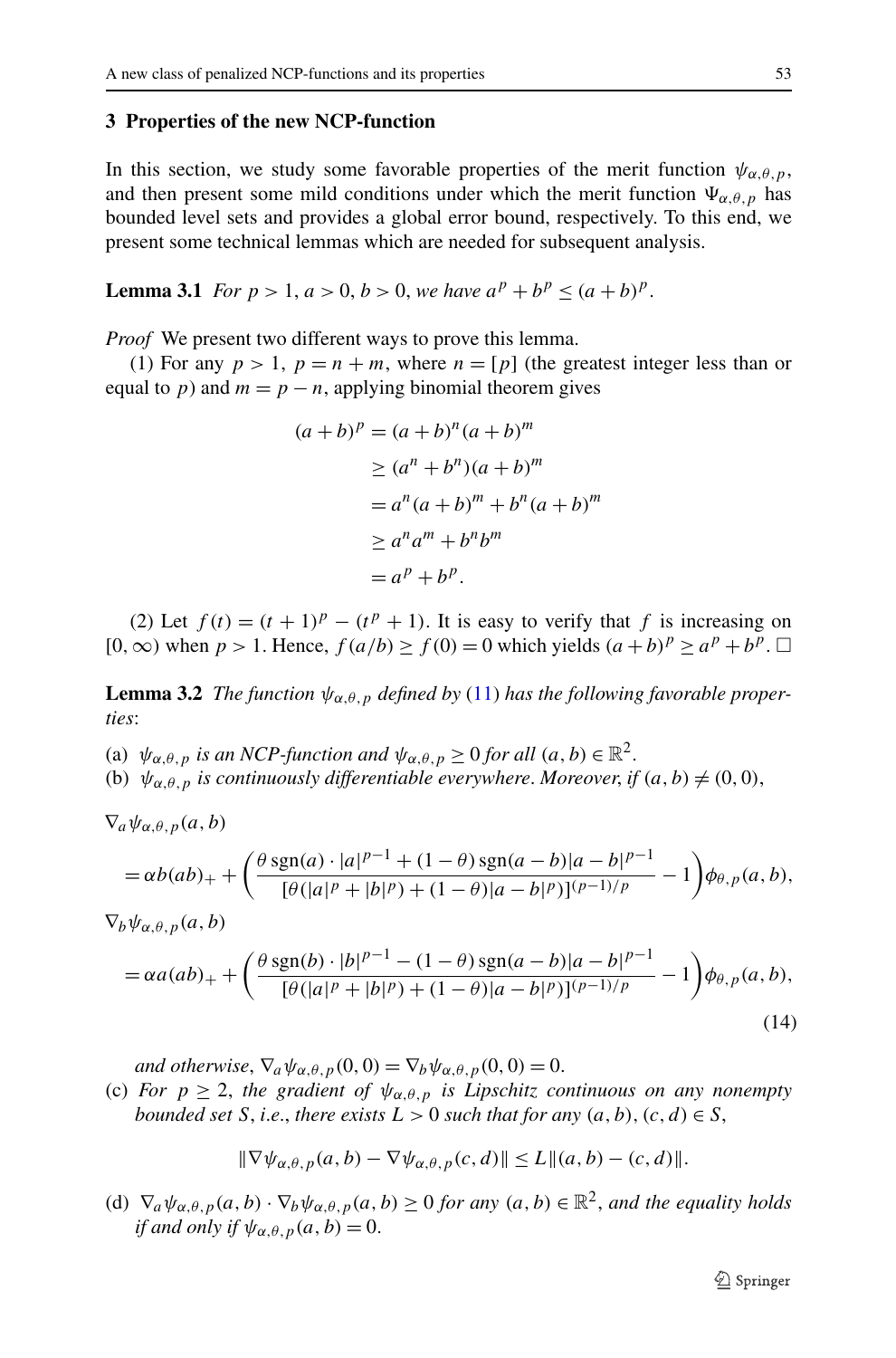- (e)  $\nabla_a \psi_{\alpha,\theta,p}(a,b) = 0 \Longleftrightarrow \nabla_b \psi_{\alpha,\theta,p}(a,b) = 0 \Longleftrightarrow \psi_{\alpha,\theta,p}(a,b) = 0.$
- (f) *Suppose that*  $\alpha > 0$ . If  $a \to -\infty$  *or*  $b \to -\infty$  *or*  $ab \to \infty$ , *then*  $\psi_{\alpha,\theta,p}(a,b) \to$ ∞.

*Proof* (a) It is clear that  $\psi_{\alpha,\theta,p}(a,b) \ge 0$  for all  $(a,b) \in \mathbb{R}^2$  from the definition of  $\psi_{\alpha,\theta,p}$ . Then by [\[15](#page-23-12), Proposition 2.1], we have

$$
\psi_{\alpha,\theta,p}(a,b) = 0 \iff \frac{\alpha}{2} (\max\{0, ab\})^2 = 0
$$
 and  
 $\psi_{\theta,p}(a,b) = 0 \iff a \ge 0, b \ge 0, ab = 0.$ 

Hence,  $\psi_{\alpha,\theta,p}$  is an NCP-function.

(b) First, direct calculations give the partial derivatives of  $\psi_{\alpha,\theta,p}$ . Then, using  $\alpha b(ab)_{+} \to (0, 0)$  and  $\alpha a(ab)_{+} \to (0, 0)$  as  $(a, b) \to (0, 0)$ , we have  $\frac{\alpha}{2}(\max\{0, ab\})^2$ is continuously differentiable everywhere. By [[15,](#page-23-12) Proposition 2.5], it is known that  $\psi_{\theta,p}$  is continuously differentiable everywhere. In view of the expression of  $\nabla \psi_{\alpha,\theta,p}(a,b), \psi_{\alpha,\theta,p}$  is also continuously differentiable everywhere.

(c) First, we claim that  $a(ab)_+$  for any  $a, b \in \mathbb{R}$  is Lipschitz continuous on any nonempty bounded set *S*. For any  $(a, b) \in S$  and  $(c, d) \in S$ , without loss of generality, we may assume that  $a^2 + b^2 < k$  and  $c^2 + d^2 < k$  which imply  $|a| < k+1$ ,  $|b| < k+1$ ,  $|c| \leq k+1$  and  $|d| \leq k+1$ . Then,

$$
|a(ab)_{+} - c(cd)_{+}|
$$
  
\n
$$
= \frac{1}{2}|a^{2}b + a|ab| - c^{2}d - c|cd||
$$
  
\n
$$
= \frac{1}{2}|a^{2}b - a^{2}d + a^{2}d - c^{2}d + a|ab| - c|ab| + c|ab| - c|cd||
$$
  
\n
$$
\leq \frac{1}{2}(|a^{2}b - a^{2}d| + |a^{2}d - c^{2}d| + |a|ab| - c|ab|| + |c|ab| - c|cd||)
$$
  
\n
$$
= \frac{1}{2}(a^{2}|b - d| + |a + c||d||a - c| + |ab||a - c| + |c||ab - cd|)
$$
  
\n
$$
\leq \frac{1}{2}[k|b - d| + (|a| + |c|)|d||a - c| + k|a - c| + (k + 1)|ab - ad + ad - cd|]
$$
  
\n
$$
\leq \frac{1}{2}[k|b - d| + 2(k + 1)^{2}|a - c| + k|a - c| + (k + 1)^{2}(|b - d| + |a - c|)]
$$
  
\n
$$
= \frac{1}{2}\{[2(k + 1)^{2} + k + (k + 1)^{2}]|a - c| + [k + (k + 1)^{2}]|b - d|\}
$$
  
\n
$$
\leq l(|a - c| + |b - d|)
$$
  
\n
$$
\leq \sqrt{2}l|(a, b) - (c, d)|,
$$

where  $l = 2(k + 1)^2 + k + (k + 1)^2$ . Hence, the mapping  $a(ab)_+$  is Lipschitz continuous on any nonempty bounded set *S* and so is  $\alpha a(ab)_+$ . Similarly,  $\alpha b(ab)_+$  is Lipschitz continuous on any nonempty bounded set *S*. All of these imply the gradient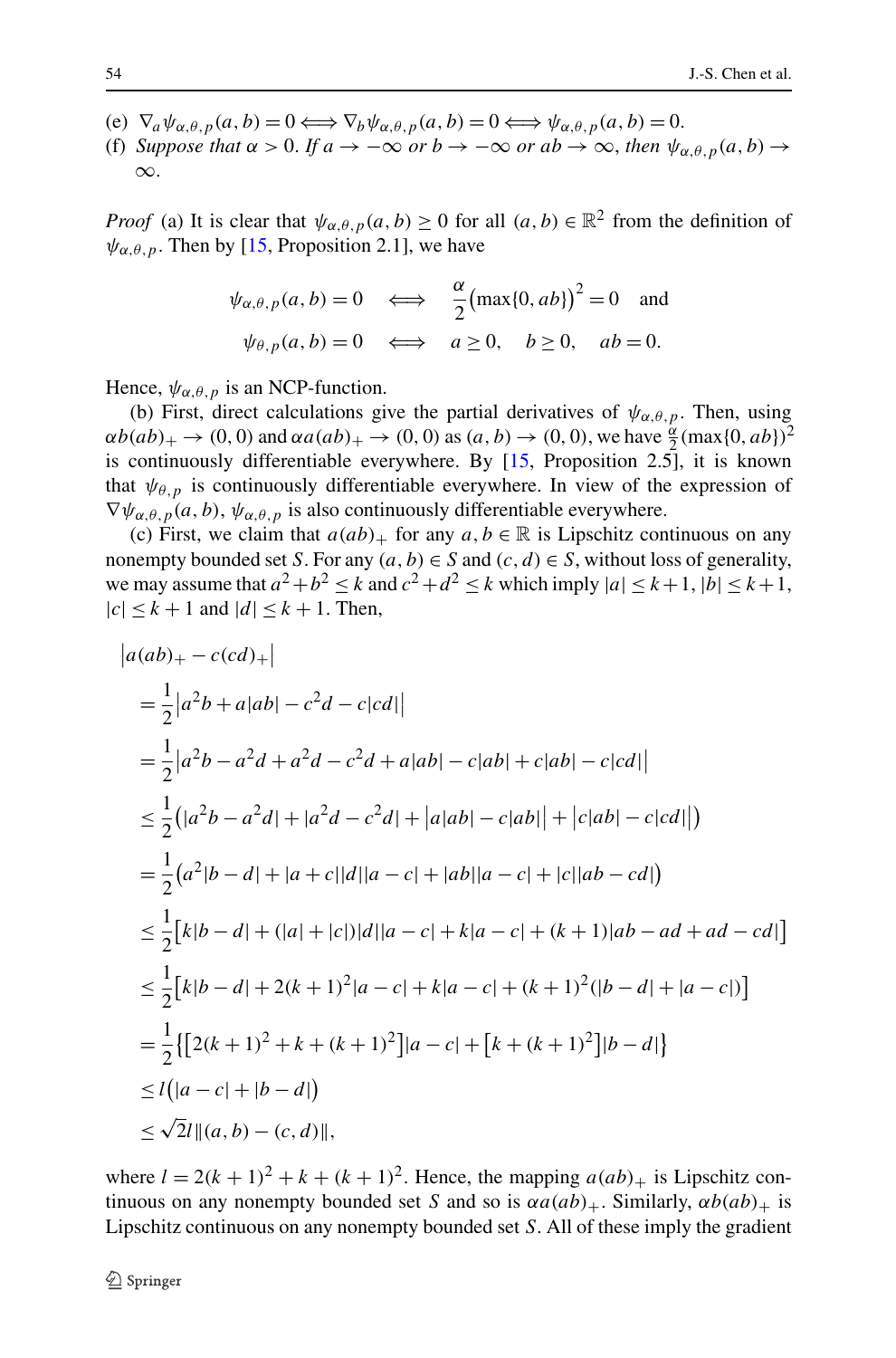<span id="page-6-0"></span>function of the function  $\frac{\alpha}{2}$   $(\max\{0, ab\})^2$  is Lipschitz continuous on any bounded set *S*. On the other hand, by [[15,](#page-23-12) Theorem 2.1], the gradient function of the function  $\psi_{\theta, p}$  with  $p \ge 2$ ,  $\theta \in (0, 1]$  is Lipschitz continuous. Thus, the gradient of  $\psi_{\alpha, \theta, p}$  is Lipschitz continuous on any nonempty bounded set *S*.

(d) If  $(a, b) = (0, 0)$ , part (d) clearly holds. Now we assume that  $(a, b) \neq (0, 0)$ . Then,

$$
\nabla_a \psi_{\alpha,\theta,p}(a,b) \cdot \nabla_b \psi_{\alpha,\theta,p}(a,b)
$$
  
=  $cd\phi_{\theta,p}^2(a,b) + \alpha^2 ab(ab)_+^2 + \alpha a(ab)_+ c\phi_{\theta,p}(a,b) + \alpha b(ab)_+ d\phi_{\theta,p}(a,b),$  (15)

<span id="page-6-1"></span>where

$$
c = \left(\frac{\theta \operatorname{sgn}(a) \cdot |a|^{p-1} + (1-\theta) \operatorname{sgn}(a-b)|a-b|^{p-1}}{[\theta(|a|^p + |b|^p) + (1-\theta)|a-b|^p)]^{(p-1)/p}} - 1\right),
$$
  

$$
d = \left(\frac{\theta \operatorname{sgn}(b) \cdot |b|^{p-1} - (1-\theta) \operatorname{sgn}(a-b)|a-b|^{p-1}}{[\theta(|a|^p + |b|^p) + (1-\theta)|a-b|^p)]^{(p-1)/p}} - 1\right).
$$

<span id="page-6-2"></span>From the proof of [[15,](#page-23-12) Proposition 2.5 ], we know  $ab(ab)_+^2 \ge 0$  and

$$
\begin{aligned}\n&\left(\frac{\theta \operatorname{sgn}(a) \cdot |a|^{p-1} + (1-\theta) \operatorname{sgn}(a-b)|a-b|^{p-1}}{[\theta(|a|^p + |b|^p) + (1-\theta)|a-b|^p)]^{(p-1)/p}} - 1\right) \le 0, \\
&\left(\frac{\theta \operatorname{sgn}(b) \cdot |b|^{p-1} - (1-\theta) \operatorname{sgn}(a-b)|a-b|^{p-1}}{[\theta(|a|^p + |b|^p) + (1-\theta)|a-b|^p)]^{(p-1)/p}} - 1\right) \le 0,\n\end{aligned} \tag{16}
$$

it suffices to show that the last two terms of [\(15](#page-6-0)) are nonnegative. For this purpose, we claim that

$$
\alpha a(ab)_{+} \left( \frac{\theta \operatorname{sgn}(a) \cdot |a|^{p-1} + (1 - \theta) \operatorname{sgn}(a - b)|a - b|^{p-1}}{[\theta (|a|^p + |b|^p) + (1 - \theta)|a - b|^p]^{(p-1)/p}} - 1 \right) \phi_{\theta, p}(a, b) \ge 0
$$
\n(17)

for all  $(a, b) \neq (0, 0)$ . If  $a \leq 0$  and  $b \leq 0$ , then  $\phi_{\theta, p}(a, b) \geq 0$ , which together with the second inequality in ([16](#page-6-1)) implies that ([17](#page-6-2)) holds. If  $a \le 0$  and  $b \ge 0$ , then  $(ab)_+ = 0$ , which says that [\(17](#page-6-2)) holds. If  $a > 0$  and  $b > 0$ , then  $|a|^p + |b|^p \ge |a - b|^p$ . Thus,  $\phi_{\theta,p}(a,b) \leq \phi_p(a,b) \leq 0$ , which together with the second inequality in [\(16](#page-6-1)) yields [\(17](#page-6-2)). If  $a > 0$  and  $b \le 0$ , then  $(ab)_{+} = 0$ , and hence ([17\)](#page-6-2) holds. Similarly, we also have

$$
\alpha b(ab)_{+}\left(\frac{\theta \operatorname{sgn}(b) \cdot |b|^{p-1} - (1-\theta) \operatorname{sgn}(a-b)|a-b|^{p-1}}{[\theta (|a|^p + |b|^p) + (1-\theta)|a-b|^p)]^{(p-1)/p}} - 1\right) \phi_{\theta, p}(a, b) \ge 0
$$

for all  $(a, b) \neq (0, 0)$ . Consequently,  $\nabla_a \psi_{\alpha, \theta, p}(a, b) \cdot \nabla_b \psi_{\alpha, \theta, p}(a, b) \geq 0$ . Besides, by the proof of [[15,](#page-23-12) Proposition 2.5], we know  $c = 0$  if and only if  $b = 0$  and  $a > 0$ ; *d* = 0 if and only if *a* = 0 and *b* > 0. This together with ([15\)](#page-6-0) says  $\nabla_a \psi_{\alpha,\theta,p}(a,b)$ .  $\nabla_b \psi_{\alpha,\theta,p}(a,b) = 0$  if and only if  $\{\psi_{\theta,p}(a,b) = 0$  and  $\alpha^2 ab(ab)_+^2 = 0\}$  or  $\{c = 0\}$  or  ${d = 0}$  if and only if  ${\psi_{\theta, p}(a, b) = 0}$  and  $ab \le 0$  or  ${c = 0}$  or  ${d = 0}$  if and only if  $\psi_{\theta, p}(a, b) = 0$  and  $\frac{\alpha}{2}$  (max{0*,ab*})<sup>2</sup> = 0 if and only if  $\psi_{\alpha, \theta, p}(a, b) = 0$ .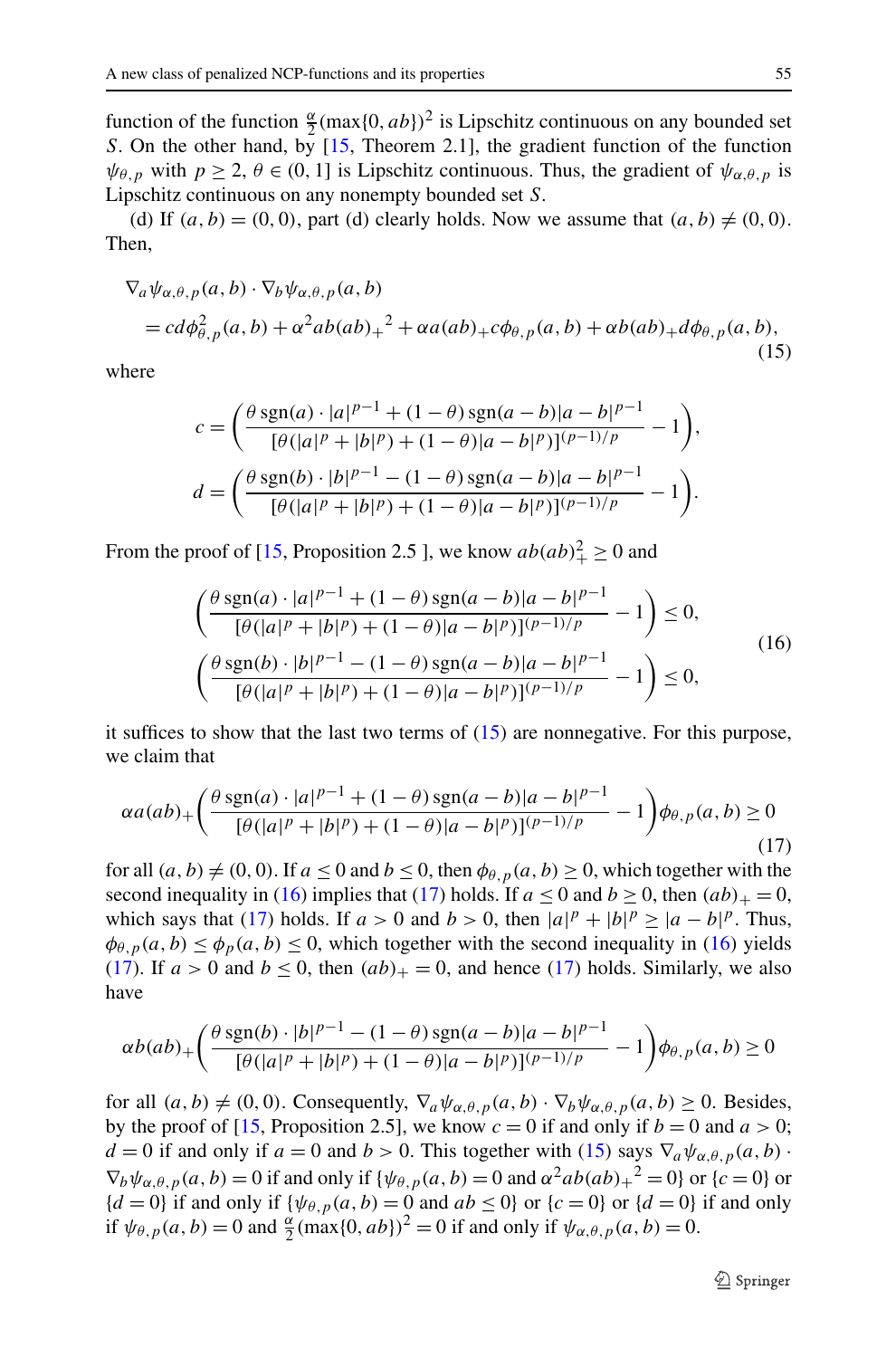<span id="page-7-0"></span>(e) If  $\psi_{\alpha,\theta,p}(a,b) = 0$ , then  $\frac{\alpha}{2}(\max\{0, ab\})^2 = 0$  and  $\psi_{\theta,p}(a,b) = 0$ , which imply  $ab \le 0$  and  $\phi_{\theta,p}(a,b) = 0$ . Hence,  $\nabla_a \psi_{\alpha,\theta,p}(a,b) = 0$  and  $\nabla_b \psi_{\alpha,\theta,p}(a,b) = 0$ . Now, it remains to show that  $\nabla_a \psi_{\alpha,\theta,p}(a,b) = 0$  implying  $\psi_{\alpha,\theta,p}(a,b) = 0$ . Suppose that  $\nabla_a \psi_{\alpha,\theta,\eta}(a,b) = 0$ . Then,

$$
\alpha b(ab)_{+} = -\left(\frac{\theta \operatorname{sgn}(a) \cdot |a|^{p-1} + (1-\theta) \operatorname{sgn}(a-b)|a-b|^{p-1}}{[\theta(|a|^p + |b|^p) + (1-\theta)|a-b|^p)]^{(p-1)/p}} - 1\right) \phi_{\theta, p}(a, b).
$$
\n(18)

We will argue that the equality [\(18](#page-7-0)) implies  $(b = 0, a \ge 0)$  or  $(b > 0, a = 0)$ . To see this, we let

$$
c = \alpha b(ab)_+,
$$
  
\n
$$
d = -\left(\frac{\theta \operatorname{sgn}(a) \cdot |a|^{p-1} + (1-\theta) \operatorname{sgn}(a-b)|a-b|^{p-1}}{[\theta(|a|^p + |b|^p) + (1-\theta)|a-b|^p)]^{(p-1)/p}} - 1\right) \phi_{\theta, p}(a, b),
$$
  
\n
$$
e = \left(\frac{\theta \operatorname{sgn}(a) \cdot |a|^{p-1} + (1-\theta) \operatorname{sgn}(a-b)|a-b|^{p-1}}{[\theta(|a|^p + |b|^p) + (1-\theta)|a-b|^p)]^{(p-1)/p}} - 1\right).
$$

It is not hard to observe that  $(e \le 0)$  and  $(e = 0$  implies  $b = 0$ ) which are helpful for the following discussions.

*Case 1*:  $b = 0$  and  $a < 0$ . Then,  $c = 0$  but  $d \neq 0$  which violates ([18\)](#page-7-0).

*Case 2*:  $b < 0$  and  $a \ge 0$ . Then, we have  $e < 0$ , and hence  $c = 0$  but  $d \ne 0$ , which violates ([18\)](#page-7-0).

*Case 3*:  $b < 0$  and  $a < 0$ . Then, we have  $e < 0$  and  $\phi_{\theta, p}(a, b) > 0$ , which lead to  $c \leq 0$  but  $d > 0$ . This contradicts to [\(18](#page-7-0)) too.

*Case 4*:  $b > 0$  and  $a > 0$ . Then, we have  $e < 0$  and  $\phi_{\theta, p}(a, b) < 0$ , which imply  $c \ge 0$ but  $d < 0$ . This contradicts to  $(18)$  $(18)$  too.

*Case 5*: *b >* 0 and *a <* 0. Similar arguments as in Case 2 cause a contradiction.

Thus, [\(18](#page-7-0)) implies  $(b = 0, a \ge 0)$  or  $(b > 0, a = 0)$ , and each of which always yields  $\psi_{\alpha,\theta,p}(a,b) = 0$ . By symmetry,  $\nabla_b \psi_{\alpha,\theta,p}(a,b) = 0$  also implies  $\psi_{\alpha,\theta,p}(a,b) = 0$ .

<span id="page-7-1"></span>(f) If  $a \to -\infty$  or  $b \to -\infty$ , from [\[15](#page-23-12), Proposition 2.4], we know  $|\phi_{\theta, p}(a, b)| \to$  $\infty$ . In addition, the fact  $\frac{\alpha}{2}$ (max{0*,ab*})<sup>2</sup> ≥ 0 gives  $\psi_{\alpha,\theta,p}(a,b) \to \infty$ . If  $ab \to \infty$ , since  $\alpha > 0$ , we have  $\frac{\alpha}{2}$ (max{0*,ab*})<sup>2</sup> → ∞. This together with  $\psi_{\theta, p}(a, b) \ge 0$  says  $\psi_{\alpha,\theta,\eta}(a,b) \to \infty.$ 

By Lemma [3.2](#page-4-1)(a), we immediately have the following theorem.

**Theorem 3.1** Let  $\Psi_{\alpha,\theta,p}$  be defined as in [\(10](#page-2-1)). Then  $\Psi_{\alpha,\theta,p}(x) \ge 0$  for all  $x \in \mathbb{R}^n$ *and*  $\Psi_{\alpha,\theta,p}(x) = 0$  *if and only if x solves the NCP. Moreover, if the NCP has at least one solution, then x is a global minimizer of*  $\Psi_{\alpha,\theta,p}$  *if and only if x solves the NCP.* 

*Proof* Since  $\psi_{\theta, p}$  is an NCP-function, from [\[15](#page-23-12), Proposition 2.5], we have that *x* solving the NCP  $\iff$   $x \geq 0, F(x) \geq 0, \langle x, F(x) \rangle = 0 \iff x \geq 0$ ,  $F(x) \geq 0, x_i F_i(x) = 0$  for all  $i \in \{1, 2, ..., n\} \iff \Psi_{\alpha, \theta, p}(x) = 0$ . Besides,  $\Psi_{\alpha,\theta,p}(x)$  is nonnegative. Thus, if *x* solves the NCP, then *x* is a global minimizer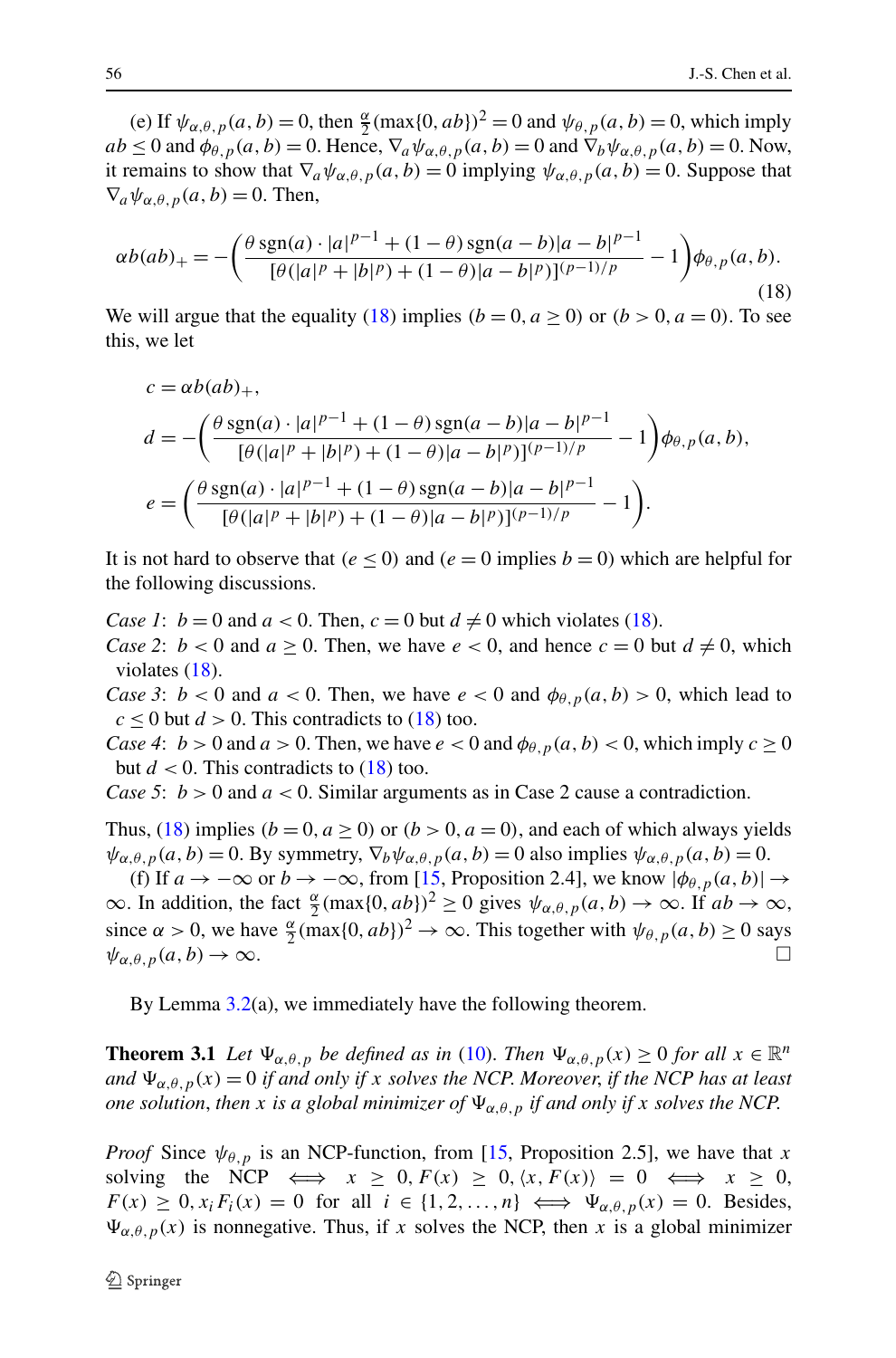<span id="page-8-0"></span>of  $\Psi_{\alpha,\theta,p}$ . Next, we claim that if the NCP has at least one solution, then x is a global minimizer of  $\Psi_{\alpha,\theta,p} \implies x$  solves the NCP. Suppose x does not solve the NCP. From *x* solves the NCP  $\Longleftrightarrow \Psi_{\alpha,\theta,p}(x) = 0$  and  $\Psi_{\alpha,\theta,p}(x)$  is nonnegative, it is clear  $\Psi_{\alpha,\theta,p}(x) > 0$ . However, by assumption, the NCP has a solution, say *y*, which makes that  $\Psi_{\alpha,\theta,p}(y) = 0$ . Then, we get a contradiction that  $\Psi_{\alpha,\theta,p}(x) > 0 = \Psi_{\alpha,\theta,p}(y)$  and *x* is a global minimizer of  $\Psi_{\alpha,\theta,p}$ . Thus, we complete the proof.

Theorem [3.1](#page-7-1) indicates that the NCP can be recast as the unconstrained minimization:

$$
\min_{x \in \mathbb{R}^n} \Psi_{\alpha,\theta,p}(x). \tag{19}
$$

In general, it is hard to find a global minimum of  $\Psi_{\alpha,\theta,p}$ . Therefore, it is important to know under what conditions a stationary point of  $\Psi_{\alpha,\theta,p}$  is a global minimum. Using Lemma  $3.2$ (d) and the same proof techniques as in [\[21](#page-24-7), Theorem 3.5], we can establish that each stationary point of  $\Psi_{\alpha,\theta,p}$  is a global minimum only if *F* is a *P*0-function.

**Theorem 3.2** Let *F* be a  $P_0$ -function. Then  $x^* \in \mathbb{R}^n$  is a global minimum of the *unconstrained optimization problem* [\(19](#page-8-0)) *if and only if x*<sup>∗</sup> *is a stationary point of*  $\Psi_{\alpha,\theta,\,p}$ .

**Theorem 3.3** *The function*  $\Psi_{\alpha,\theta,p}$  *has bounded level sets*  $\mathcal{L}(\Psi_{\alpha,\theta,p},c)$  *for all*  $c \in \mathbb{R}$ , *if F is monotone and the NCP is strictly feasible (i.e., there exists*  $\hat{x} > 0$  *such that*  $F(\hat{x}) > 0$ ) *when*  $\alpha > 0$ , *or F is a uniform P*-function when  $\alpha \geq 0$ .

*Proof* From [\[2](#page-23-11)], if F is a monotone function with a strictly feasible point, then the following condition holds: for every sequence  $\{x^k\}$  such that  $\|x^k\| \to \infty$ ,  $(-x^k)_+ < \infty$ , and  $(-F(x^k))_+ < \infty$ , we have  $\max_{1 \le i \le n} \{(x_i^k)_+ F_i(x^k)_+ \} \to \infty$ . Suppose that there exists an unbounded sequence  $x^k \subseteq \mathcal{L}(\Psi_{\alpha,\theta,p},c)$  for some  $c \in \mathbb{R}$ . Since  $\Psi_{\alpha,\theta,p}(x^k) \leq c$ , there is no index *i* such that  $x_i^k \to -\infty$  or  $F_i(x^k) \to -\infty$ by Lemma [3.2](#page-4-1)(f). Hence,  $\max_{1 \le i \le n} \{(x_i^k) + F_i(x^k) + \} \to \infty$ . Also, there is an index *j*, and at least a subsequence  $x_j^k$  such that  $\{(x_j^k)_{+}F_j(x^k)_{+}\}\to\infty$ . However, this implies that  $\Psi_{\alpha,\theta,p}(x^k)$  is unbounded by Lemma [3.2](#page-4-1)(f), contracting to the assumption on level sets. Another part of the proof is similar to the proof of  $[4,$  $[4,$  Proposition 3.5].  $\Box$ 

<span id="page-8-2"></span><span id="page-8-1"></span>In what follows, we show that the merit functions  $\Psi_{\theta,p}$ ,  $\Psi_{NR}$  and  $\Psi_{\alpha,\theta,p}$  have the same order of growth behavior on every bounded set. For this purpose, we need the following crucial technical lemma.

**Lemma 3.3** *Let*  $\phi_{\theta, p} : \mathbb{R}^2 \to \mathbb{R}$  *be defined as in* ([9\)](#page-2-2). *Then for any*  $p > 1$  *and all*  $\theta \in (0, 1]$  *we have* 

$$
(2 - 2^{\frac{1}{p}})|\min\{a, b\}| \le |\phi_{\theta, p}(a, b)| \le (2 + 2^{\frac{1}{p}})|\min\{a, b\}|. \tag{20}
$$

*Proof* Without loss of generality, we assume  $a \geq b$ . We will prove the desired results by considering the following two cases: (1)  $a + b \le 0$  and (2)  $a + b > 0$ .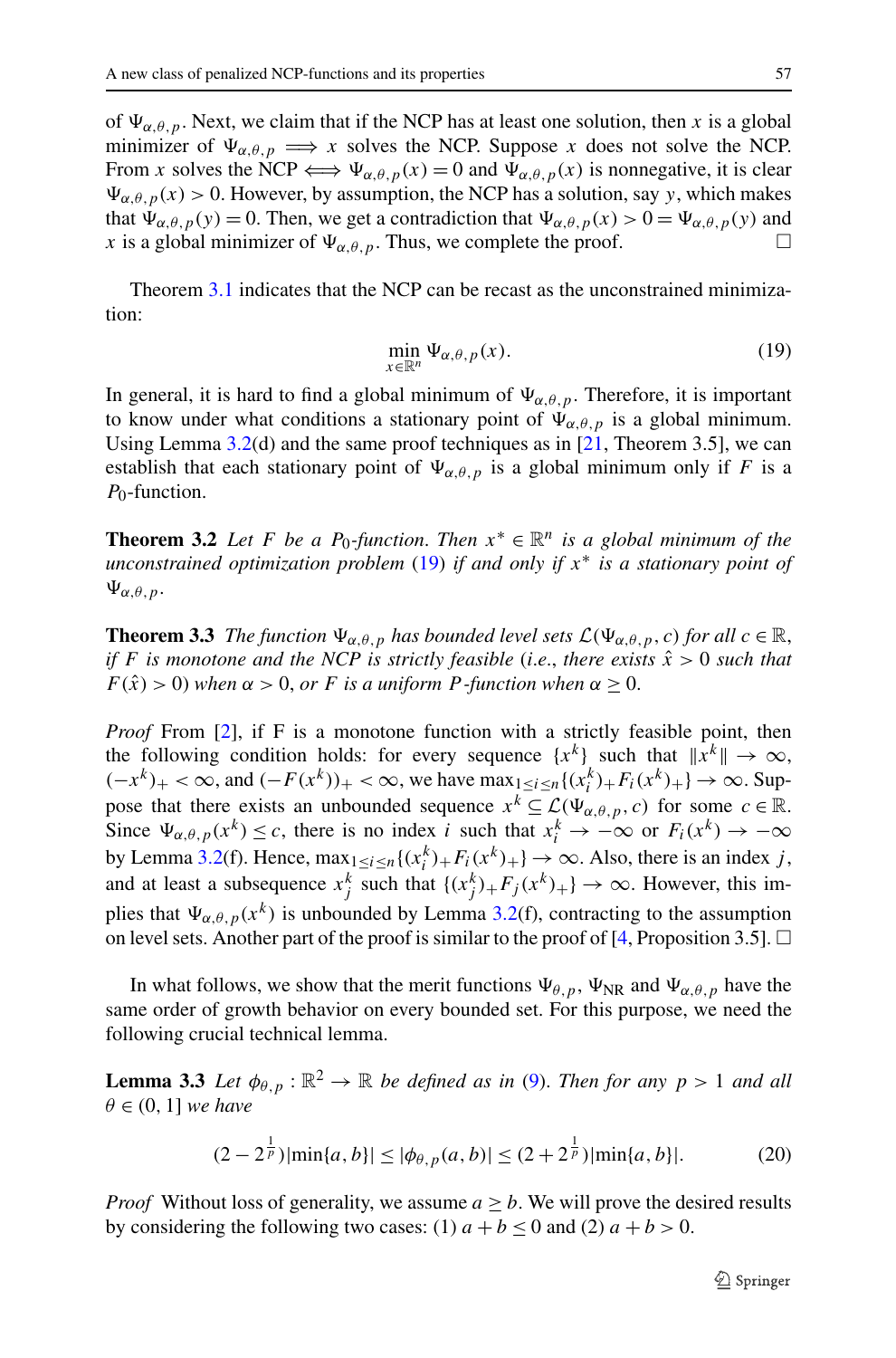<span id="page-9-0"></span>*Case* (1):  $a + b < 0$ . In this case, we need to discuss two subcases:

(i)  $|a|^p + |b|^p \ge |a-b|^p$ . In this subcase, we have

$$
|\phi_{\theta, p}(a, b)| \ge |\sqrt[p]{\theta(|a - b|^p) + (1 - \theta)(|a - b|^p)} - (a + b)|
$$
  
\n
$$
= |\sqrt[p]{(|a - b|^p) - (a + b)}|
$$
  
\n
$$
= |(|a - b| - (a + b)|)
$$
  
\n
$$
= |2b|
$$
  
\n
$$
= 2|\min\{a, b\}|
$$
  
\n
$$
\ge (2 - 2^{\frac{1}{p}})|\min\{a, b\}|.
$$
  
\n(21)

On the other hand, since  $|a|^p + |b|^p \ge |a - b|^p$  and by [\[5](#page-23-14), Lemma 3.2], we have

$$
|\phi_{\theta, p}(a, b)| \le |\phi_p(a, b)| \le (2 + 2^{\frac{1}{p}})|\min\{a, b\}|. \tag{22}
$$

(ii)  $|a|^p + |b|^p < |a - b|^p$ . Since  $|a|^p + |b|^p < |a - b|^p$  and by [[5,](#page-23-14) Lemma 3.2], we have

$$
|\phi_{\theta, p}(a, b)| > |\phi_p(a, b)| \ge (2 - 2^{\frac{1}{p}})|\min\{a, b\}|.
$$
 (23)

On the other hand, by the discussion of Case (1),

$$
|\phi_{\theta, p}(a, b)| < 2|b| \le (2 + 2^{\frac{1}{p}})|\min\{a, b\}|.\tag{24}
$$

*Case* (2):  $a + b > 0$ . If  $ab = 0$ , then ([20\)](#page-8-1) clearly holds. Thus, we proceed the arguments by discussing two subcases:

(i)  $ab < 0$ . In this subcases, we have  $a > 0$ ,  $b < 0$ ,  $|a| > |b|$ . By Lemma [3.1,](#page-4-2)  $|a|^p +$  $|b|^p \leq |a-b|^p$ . Then,

$$
\phi_{\theta, p}(a, b) \ge \phi_p(a, b) \ge |a| - a - b \ge -b = |\min\{a, b\}| \ge (2 - 2^{\frac{1}{p}})|\min\{a, b\}|. \tag{25}
$$

On the other hand,

$$
\phi_{\theta, p}(a, b) \le |a - b| - (a + b) = -2b = 2|\min\{a, b\}| \le (2 + 2^{\frac{1}{p}})|\min\{a, b\}|. \tag{26}
$$

<span id="page-9-1"></span>(ii)  $ab > 0$ . In this subcases, we have  $a \ge b > 0$ ,  $|a|^p + |b|^p \ge |a - b|^p$ . By Lemma [3.1](#page-4-2),  $φ_{\theta,p}(a,b) ≤ φ_p(a,b) ≤ 0$ . Notice that  $φ_{\theta,p}(a,b) ≥ |a-b| − (a+b) =$  $-2b = -2 \min\{a, b\}$ , and hence we obtain that

$$
|\phi_{\theta, p}(a, b)| \le 2|\min\{a, b\}| \le (2 + 2^{\frac{1}{p}})|\min\{a, b\}|. \tag{27}
$$

On the other hand, since  $\phi_{\theta,p}(a,b) \leq \phi_p(a,b) \leq 0$ , and by [\[5](#page-23-14), Lemma 3.2], and hence we obtain that

$$
|\phi_{\theta,p}(a,b)| \ge |\phi_p(a,b)| \ge (2 - 2^{\frac{1}{p}})|\min\{a,b\}|. \tag{28}
$$

All the aforementioned inequalities  $(21)$  $(21)$ – $(28)$  $(28)$  imply that  $(20)$  $(20)$  holds.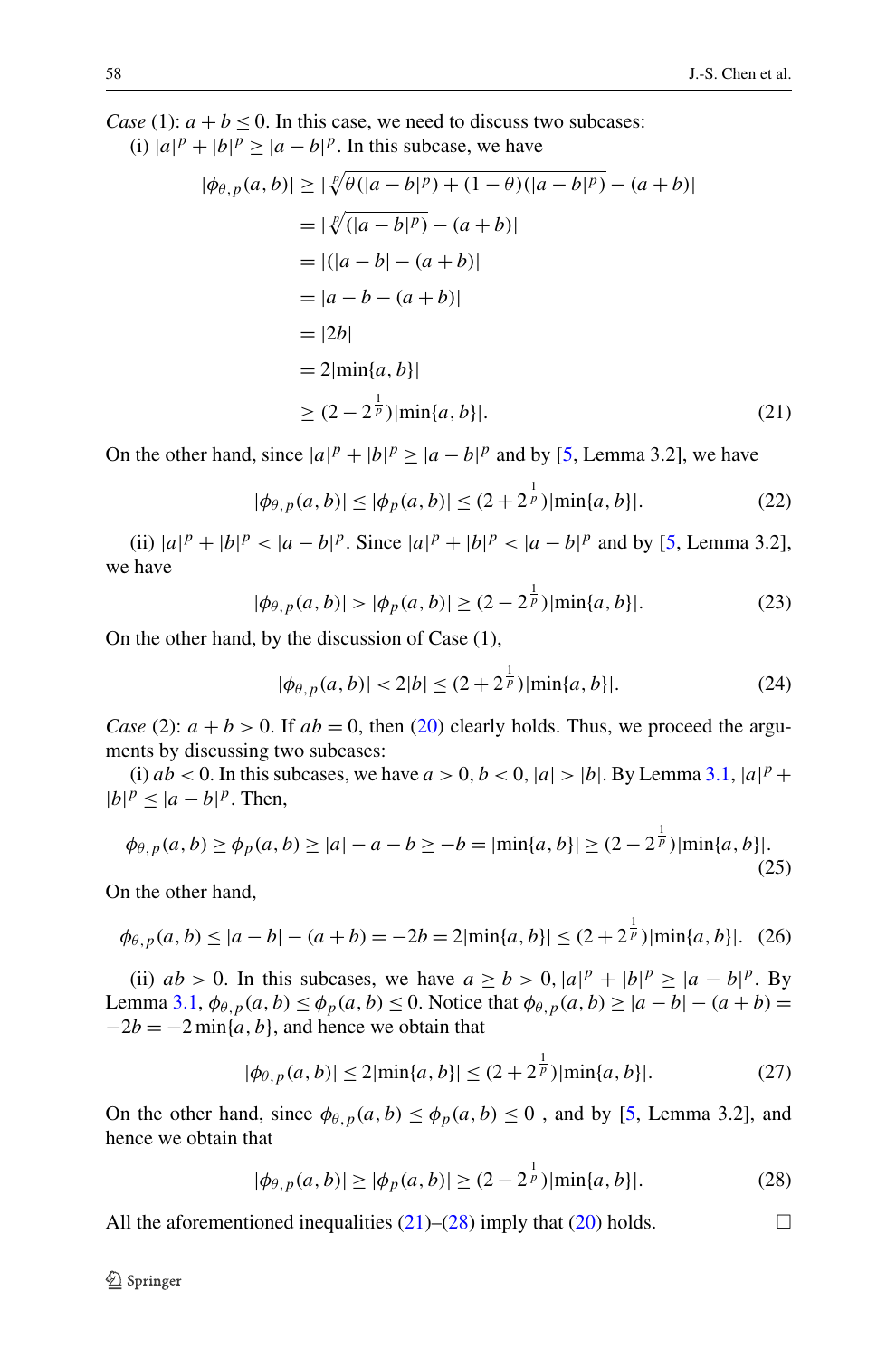<span id="page-10-3"></span><span id="page-10-1"></span><span id="page-10-0"></span>**Proposition 3.1** *Let*  $\Psi_{\theta,p}$ ,  $\Psi_{NR}$  *and*  $\Psi_{\alpha,\theta,p}$  *be defined as in* [\(13](#page-3-1)), [\(12](#page-3-2)) *and* ([10\)](#page-2-1), *respectively*. *Let S be an arbitrary bounded set*. *Then*, *for any p >* 1, *we have*

$$
(2 - 2^{\frac{1}{p}})^2 \Psi_{\rm NR}(x) \le \Psi_{\theta, p}(x) \le (2 + 2^{\frac{1}{p}})^2 \Psi_{\rm NR}(x) \quad \text{for all } x \in \mathbb{R}^n \tag{29}
$$

*and*

$$
(2 - 2^{\frac{1}{p}})^2 \Psi_{\text{NR}}(x) \le \Psi_{\alpha,\theta,p}(x) \le (\alpha B^2 + (2 + 2^{\frac{1}{p}})^2) \Psi_{\text{NR}}(x)
$$
  
for all  $x \in S$ , (30)

*where B is a constant defined by*

$$
B = \max_{1 \leq i \leq n} \left\{ \sup_{x \in S} \{ \max\{|x_i|, |F_i(x)|\} \} \right\} < \infty.
$$

<span id="page-10-2"></span>*Proof* The inequality in [\(29](#page-10-0)) is direct by Lemma [3.3](#page-8-2) and the definitions of  $\Psi_{\theta, p}$  and  $\Psi_{NR}$ . In addition, from Lemma [3.3](#page-8-2) and the definition of  $\Psi_{\alpha,\theta,p}$ , it follows that

$$
\Psi_{\alpha,\theta,p}(x) \ge (2 - 2^{\frac{1}{p}})^2 \Psi_{\rm NR}(x) \quad \text{for all } x \in \mathbb{R}^n.
$$

It remains to prove the inequality on the right hand side of  $(30)$  $(30)$ . From the proof of [\[5](#page-23-14), Proposition 3.1], we know for each *i*,

$$
(x_i F_i(x))_+ \le B \left| \min\{x_i, F_i(x)\} \right| \quad \text{for all } x \in S. \tag{31}
$$

<span id="page-10-4"></span>By Lemma [3.3](#page-8-2) and ([31\)](#page-10-2), for all  $i = 1, \ldots, n$  and  $x \in S$ ,

$$
\psi_{\alpha,\theta,p}(x_i, F_i(x)) \leq \frac{1}{2} \left\{ \alpha B^2 + (2 + 2^{\frac{1}{p}})^2 \right\} \min\{x_i, F_i(x)\}^2
$$

holds for any  $p > 1$ . The proof is then complete by the definitions of  $\Psi_{\alpha,\theta,p}$  and  $\Psi_{\text{NR}}$ .

From Proposition [3.1,](#page-10-3) we immediately obtain the following result.

**Corollary 3.1** *Let*  $\Psi_{\theta,p}$  *and*  $\Psi_{\alpha,\theta,p}$  *be defined by* ([13\)](#page-3-1) *and* [\(10](#page-2-1)), *respectively*; *and S be any bounded set. Then, for any*  $p > 1$  *and all*  $x \in S$ *, we have the following inequalities*:

$$
\frac{(2-2^{\frac{1}{p}})^2}{(\alpha B^2 + (2+2^{\frac{1}{p}})^2)} \Psi_{\alpha,\theta,p}(x) \le \Psi_{\theta,p}(x) \le \frac{(2+2^{\frac{1}{p}})^2}{(2-2^{\frac{1}{p}})^2} \Psi_{\alpha,\theta,p}(x)
$$

*where B is the constant defined as in Proposition* [3.1.](#page-10-3)

Since  $\Psi_{\theta,p}$ ,  $\Psi_{NR}$  and  $\Psi_{\alpha,\theta,p}$  have the same order on a bounded set, one will provide a global error bound for the NCP as long as the other one does. As below, we show that  $\Psi_{\alpha,\theta,p}$  provides a global error bound without the Lipschitz continuity of *F* when  $\alpha > 0$ .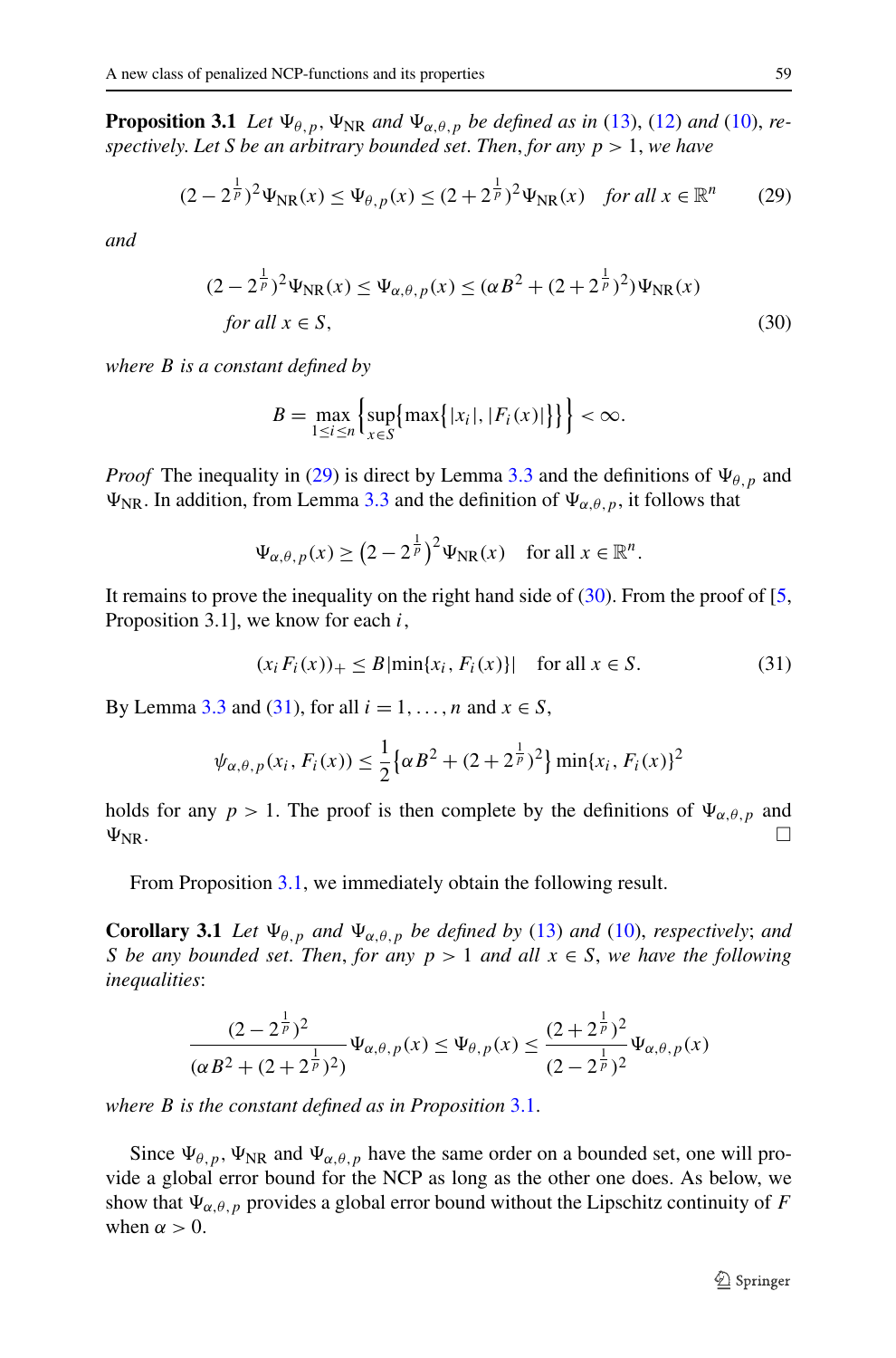**Theorem 3.4** *Let*  $\Psi_{\alpha,\theta,p}$  *be defined as in* ([10\)](#page-2-1). *Suppose that F is a uniform P -function with modulus*  $\mu > 0$ *. If*  $\alpha > 0$ *, then there exists a constant*  $\kappa_1 > 0$  *such that*

$$
||x - x^*|| \le \kappa_1 \Psi_{\alpha, \theta, p}(x)^{\frac{1}{4}} \quad for all x \in \mathbb{R}^n;
$$

<span id="page-11-2"></span> $if \alpha = 0$  *and S is any bounded set, there exists a constant*  $\kappa_2 > 0$  *such that* 

$$
||x - x^*|| \le \kappa_2 \bigl( \max \bigl\{ \Psi_{\alpha,\theta,p}(x), \sqrt{\Psi_{\alpha,\theta,p}(x)} \bigr\} \bigr)^{\frac{1}{2}} \quad \text{for all } x \in S;
$$

<span id="page-11-0"></span>*where*  $x^* = (x_1^*, \ldots, x_n^*)$  *is the unique solution for the NCP.* 

*Proof* By the proof of [[5,](#page-23-14) Theorem 3.4], we have

$$
\mu \|x - x^*\|^2 \le \max_{1 \le i \le n} \tau_i \{ (x_i F_i(x))_+ + (-F_i(x))_+ + (-x_i)_+ \},\tag{32}
$$

where  $\tau_i := \max\{1, x_i^*, F_i(x^*)\}$ . We next prove that for all  $(a, b) \in \mathbb{R}^2$ ,

$$
(-a)_+^2 + (-b)_+^2 \le [\phi_{\theta, p}(a, b)]^2. \tag{33}
$$

To see this, without loss of generality, we assume  $a \ge b$  and discuss three cases:

- (i) If  $a \ge b \ge 0$ , then ([33\)](#page-11-0) holds obviously.
- <span id="page-11-1"></span>(ii) If  $a \ge 0 \ge b$ , then  $|a|^p + |b|^p \le |a - b|^p$  by Lemma [3.1,](#page-4-2) which implies  $\phi_{\theta, p}(a, b) \ge ||(a, b)||_p - (a + b) \ge -b \ge 0$ . Hence,  $(-a)_+^2 + (-b)_+^2 = b^2 \le$  $[\phi_{\theta, p}(a, b)]^2$ .
- (iii) If  $0 \ge a \ge b$ , then  $(-a)_+^2 + (-b)_+^2 = a^2 + b^2 \le [\phi_{\theta, p}(a, b)]^2$ . Hence, [\(33](#page-11-0)) follows.

Suppose that  $\alpha > 0$ . Using the inequality [\(33](#page-11-0)), we then obtain that

$$
[(ab)_{+} + (-a)_{+} + (-b)_{+}]^{2} = (ab)_{+}^{2} + (-b)_{+}^{2} + (-a)_{+}^{2} + 2(ab)_{+}(-a)_{+}
$$
  
+ 2(-a)\_{+}(-b)\_{+} + 2(ab)\_{+}(-b)\_{+}  

$$
\leq (ab)_{+}^{2} + (-b)_{+}^{2} + (-a)_{+}^{2} + (ab)_{+}^{2} + (-a)_{+}^{2}
$$
  
+ (-a)\_{+}^{2} + (-b)\_{+}^{2} + (ab)\_{+}^{2} + (-b)\_{+}^{2}  

$$
\leq 3[(ab)_{+}^{2} + [\phi_{\theta, p}(a, b)]^{2}]
$$
  

$$
\leq \tau \left[ \frac{\alpha}{2} (ab)_{+}^{2} + \frac{1}{2} [\phi_{\theta, p}(a, b)]^{2} \right]
$$
  
=  $\tau \psi_{\alpha, \theta, p}(a, b),$  (34)

where  $\tau := \max\{\frac{6}{\alpha}, 6\} > 0$ . Combining ([34\)](#page-11-1) with ([32](#page-11-2)) and letting  $\hat{\tau} = \max_{1 \le i \le n} \tau_i$ , we get

$$
\mu \|x - x^*\|^2 \le \max_{1 \le i \le n} \tau_i \big\{ \tau \psi_{\alpha, \theta, p}(x_i, F_i(x)) \big\}^{1/2}
$$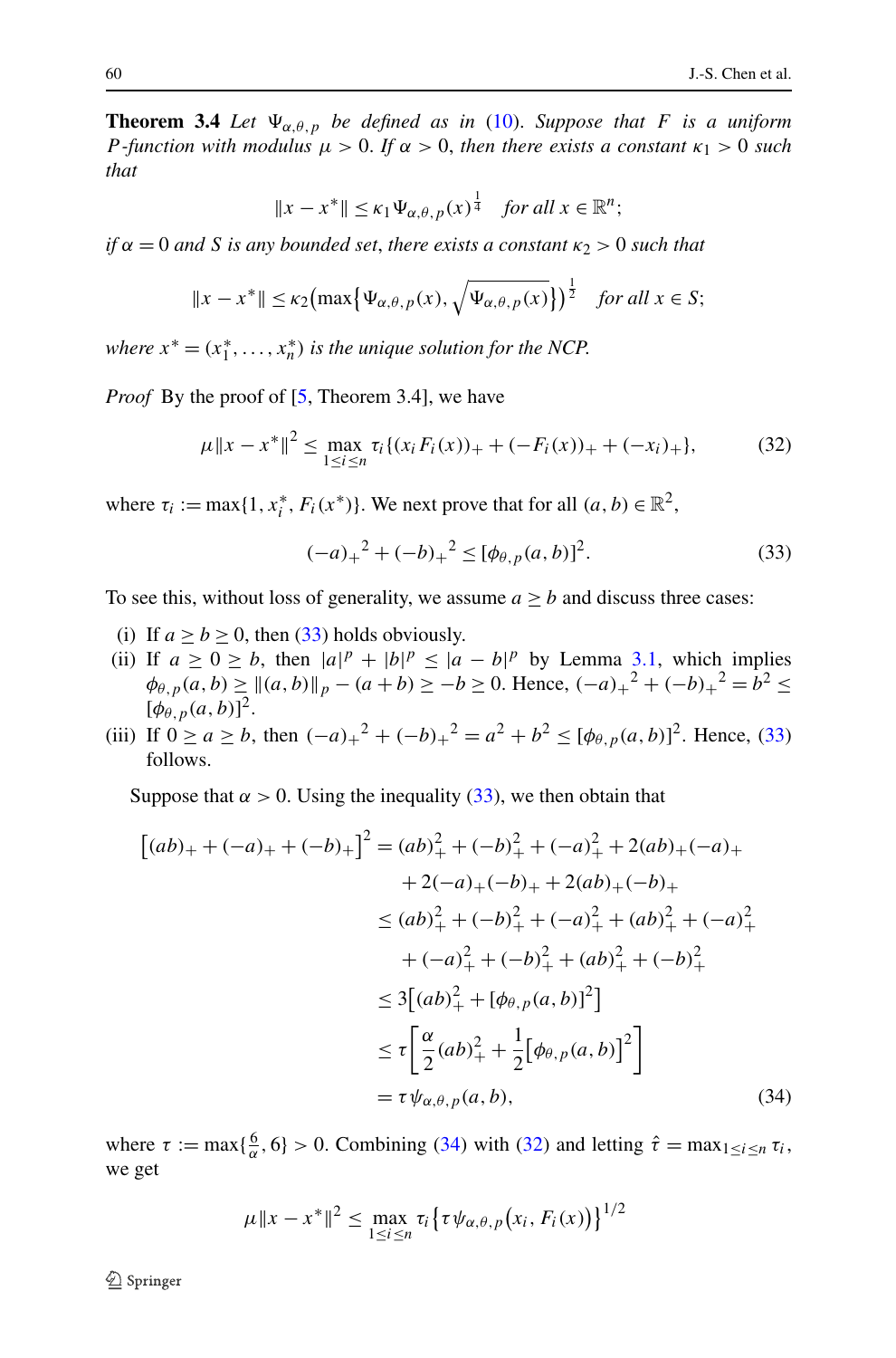$$
\leq \hat{\tau} \tau^{1/2} \max_{1 \leq i \leq n} \psi_{\alpha,\theta,p}(x_i, F_i(x))^{1/2}
$$
  

$$
\leq \hat{\tau} \tau^{1/2} \left\{ \sum_{i=1}^n \left\{ \psi_{\alpha,\theta,p}(x_i, F_i(x)) \right\} \right\}^{1/2}
$$
  

$$
= \hat{\tau} \tau^{1/2} \Psi_{\alpha,\theta,p}(x)^{1/2}.
$$

From this, the first desired result follows immediately by setting  $\kappa_1 := [\hat{\tau} \tau^{1/2}/\mu]^{1/2}$ .

Suppose that  $\alpha = 0$ . From the proof of Proposition [3.1](#page-10-3), the inequality [\(31](#page-10-2)) holds. Combining with ([32\)](#page-11-2)–[\(33](#page-11-0)), it then follows that for all  $x \in S$ ,

$$
\mu \|x - x^*\|^2 \le \max_{1 \le i \le n} \tau_i \Big[ B |\min\{x_i, F_i(x)\}| + 2(\psi_{\theta, p}(x_i, F_i(x)))^{1/2} \Big] \n\le \hat{\tau} \max_{1 \le i \le n} \Big[ \sqrt{2} \hat{B} (\psi_{\theta, p}(x_i, F_i(x)))^{1/2} + 2(\psi_{\theta, p}(x_i, F_i(x)))^{1/2} \Big] \n\le (\sqrt{2} \hat{B} + 2) \hat{\tau} (\Psi_{\theta, p}(x))^{1/2} \n= (\sqrt{2} \hat{B} + 2) \hat{\tau} (\Psi_{\alpha, \theta, p}(x))^{1/2} \n\le (\sqrt{2} \hat{B} + 2) \hat{\tau} \Big( \max \{ \Psi_{\alpha, \theta, p}(x), \sqrt{\Psi_{\alpha, \theta, p}(x)} \} \Big)
$$

<span id="page-12-0"></span>where  $\hat{B} = B/(2 - 2^{\frac{1}{p}})$ ,  $\hat{\tau} = \max_{1 \leq i \leq n} \tau_i$  and the second inequality is from Lemma [3.3](#page-8-2). Letting  $\kappa_2 := [(\sqrt{2}\hat{B} + 2)\hat{\tau}/\mu]^{1/2}$ , we obtain the desired result from the above inequality.  $\Box$ 

The following lemma is needed for the proof of Proposition [3.2](#page-13-0), which we suspect is useful in analysis of convergence rate.

**Lemma 3.4** *For all*  $(a, b) \neq (0, 0)$  *and*  $p > 1$ *, we have the following inequality:* 

$$
\left(\frac{\theta[\text{sgn}(a) \cdot |a|^{p-1} + \text{sgn}(b) \cdot |b|^{p-1}]}{[\theta(|a|^p + |b|^p) + (1 - \theta)|a - b|^p)]^{(p-1)/p}} - 2\right)^2 \ge (2 - 2^{\frac{1}{p}})^2 \quad \forall \theta \in (0, 1].
$$

*Proof* If  $a = 0$  or  $b = 0$ , the inequality holds obviously. Then we complete the proof by considering three cases: (i)  $a > 0$  and  $b > 0$ , (ii)  $a < 0$  and  $b < 0$ , and (iii)  $ab < 0$ .

*Case* (i): Since  $\theta \in (0, 1]$  and  $p > 1$ , it follows that  $\theta^{1/p} \leq 1$ . Now, by the proof of [[5,](#page-23-14) Lemma 3.3], we have

$$
\frac{\theta[\text{sgn}(a) \cdot |a|^{p-1} + \text{sgn}(b) \cdot |b|^{p-1}]}{[\theta(|a|^p + |b|^p) + (1 - \theta)|a - b|^p)]^{(p-1)/p}}
$$
\n
$$
= \frac{\theta[|a|^{p-1} + |b|^{p-1}]}{[\theta(|a|^p + |b|^p) + (1 - \theta)|a - b|^p)]^{(p-1)/p}}
$$
\n
$$
\leq \frac{\theta[|a|^{p-1} + |b|^{p-1}]}{[\theta(|a|^p + |b|^p)]^{(p-1)/p}}
$$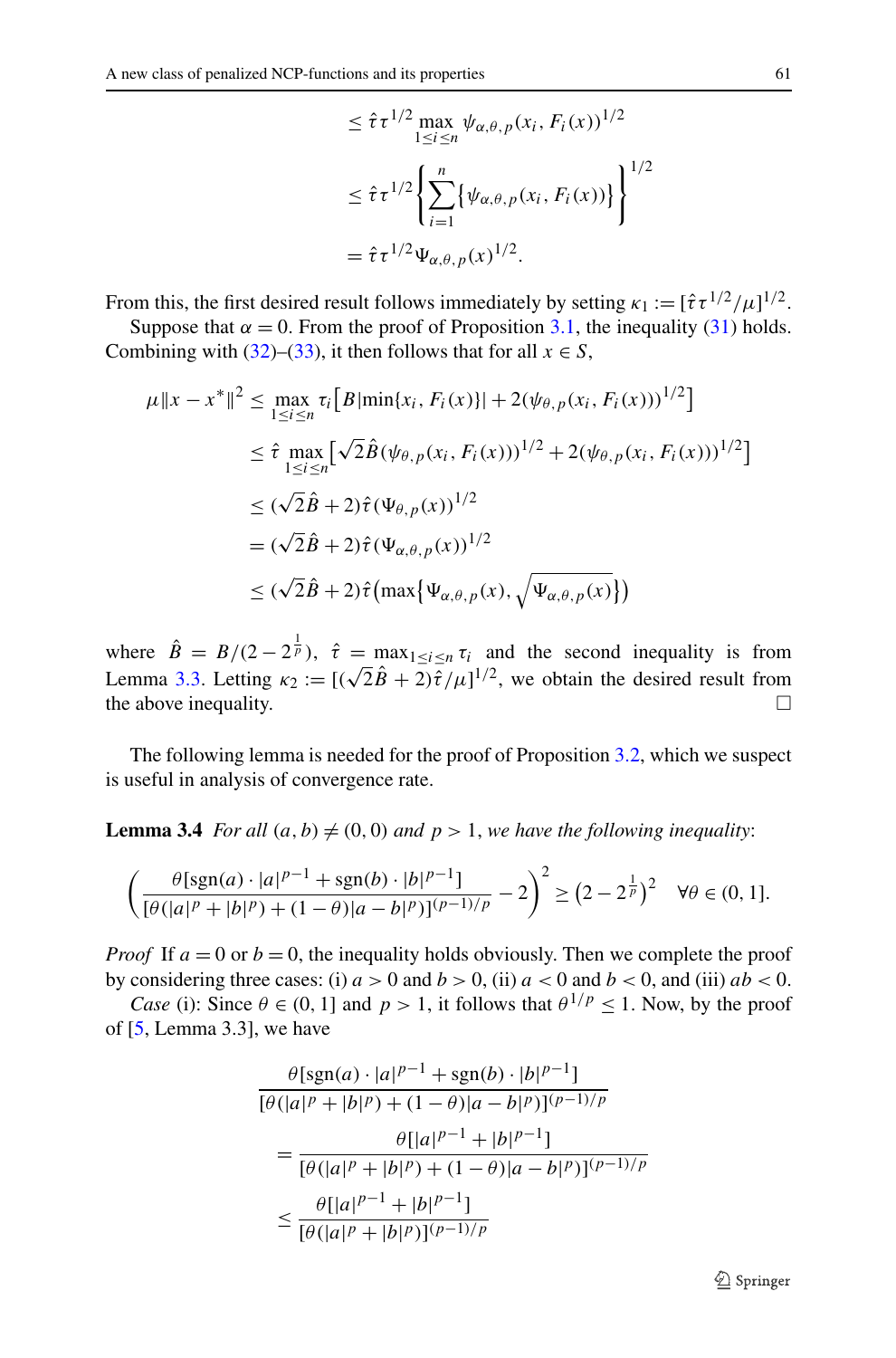$$
= \frac{\theta^{1/p} [ |a|^{p-1} + |b|^{p-1}]}{ [(|a|^p + |b|^p)]^{(p-1)/p}}
$$
  
\n
$$
\leq 2^{1/p} \quad \text{for } p > 1.
$$

Therefore,

$$
2 - \frac{\theta[|a|^{p-1} + |b|^{p-1}]}{[\theta(|a|^p + |b|^p) + (1 - \theta)|a - b|^p)]^{(p-1)/p}} \ge 2 - 2^{\frac{1}{p}}
$$

for  $p > 1$ . Squaring both sides then leads to the desired inequality.

*Case* (ii): By similar arguments as in case (i), we obtain

$$
2 - 2^{\frac{1}{p}} \le 2 - \frac{\theta[|a|^{p-1} + |b|^{p-1}]}{[\theta(|a|^p + |b|^p) + (1 - \theta)|a - b|^p)]^{(p-1)/p}}
$$
  

$$
\le 2 + \frac{\theta[|a|^{p-1} + |b|^{p-1}]}{[\theta(|a|^p + |b|^p) + (1 - \theta)|a - b|^p)]^{(p-1)/p}} \quad \text{for } p > 1,
$$

from which the result follows immediately.

*Case* (iii): Again, we suppose  $|a| \ge |b|$  and therefore have

$$
2^{\frac{1}{p}} \ge \frac{\theta[|a|^{p-1} + |b|^{p-1}]}{[\theta(|a|^p + |b|^p) + (1 - \theta)|a - b|^p]^{(p-1)/p}}
$$

$$
\ge \frac{\theta[|a|^{p-1} - |b|^{p-1}]}{[\theta(|a|^p + |b|^p) + (1 - \theta)|a - b|^p]^{(p-1)/p}} \quad \text{for } p > 1.
$$

<span id="page-13-0"></span>Thus,

$$
2 - 2^{\frac{1}{p}} \le 2 - \frac{\theta[|a|^{p-1} - |b|^{p-1}]}{[\theta(|a|^p + |b|^p) + (1 - \theta)|a - b|^p]^{(p-1)/p}}
$$

for  $p > 1$  and the desired result is also satisfied.

**Proposition 3.2** *Let*  $\psi_{\alpha,\theta,p}$  *be given as in* ([11\)](#page-2-0). *Then, for all*  $x \in \mathbb{R}^n$  *and*  $p > 1$ *,* 

$$
\left\|\nabla_a\psi_{\alpha,\theta,p}(x,F(x))+\nabla_b\psi_{\alpha,\theta,p}(x,F(x))\right\|^2\geq 2\left(2-2^{\frac{1}{p}}\right)^2\Psi_{\theta,p}(x)\quad\forall\theta\in(0,1].
$$

*In particular*, *for all x belonging to any bounded set S and p >* 1,

$$
\|\nabla_a \psi_{\alpha,\theta,p}(x, F(x)) + \nabla_b \psi_{\alpha,\theta,p}(x, F(x))\|^2 \ge \frac{2(2 - 2^{\frac{1}{p}})^4}{(\alpha B^2 + (2 + 2^{\frac{1}{p}})^2)} \Psi_{\alpha,\theta,p}(x)
$$
  

$$
\forall \theta \in (0, 1].
$$

*where B is defined as in Proposition* [3.1](#page-10-3) *and*

$$
\nabla_a \psi_{\alpha,\theta,p}(x, F(x)) := (\nabla_a \psi_{\alpha,\theta,p}(x_1, F_1(x)), \dots, \nabla_a \psi_{\alpha,\theta,p}(x_n, F_n(x)))^T,
$$
  
\n
$$
\nabla_b \psi_{\alpha,\theta,p}(x, F(x)) := (\nabla_b \psi_{\alpha,\theta,p}(x_1, F_1(x)), \dots, \nabla_b \psi_{\alpha,\theta,p}(x_n, F_n(x)))^T.
$$
 (35)

$$
\sqcup
$$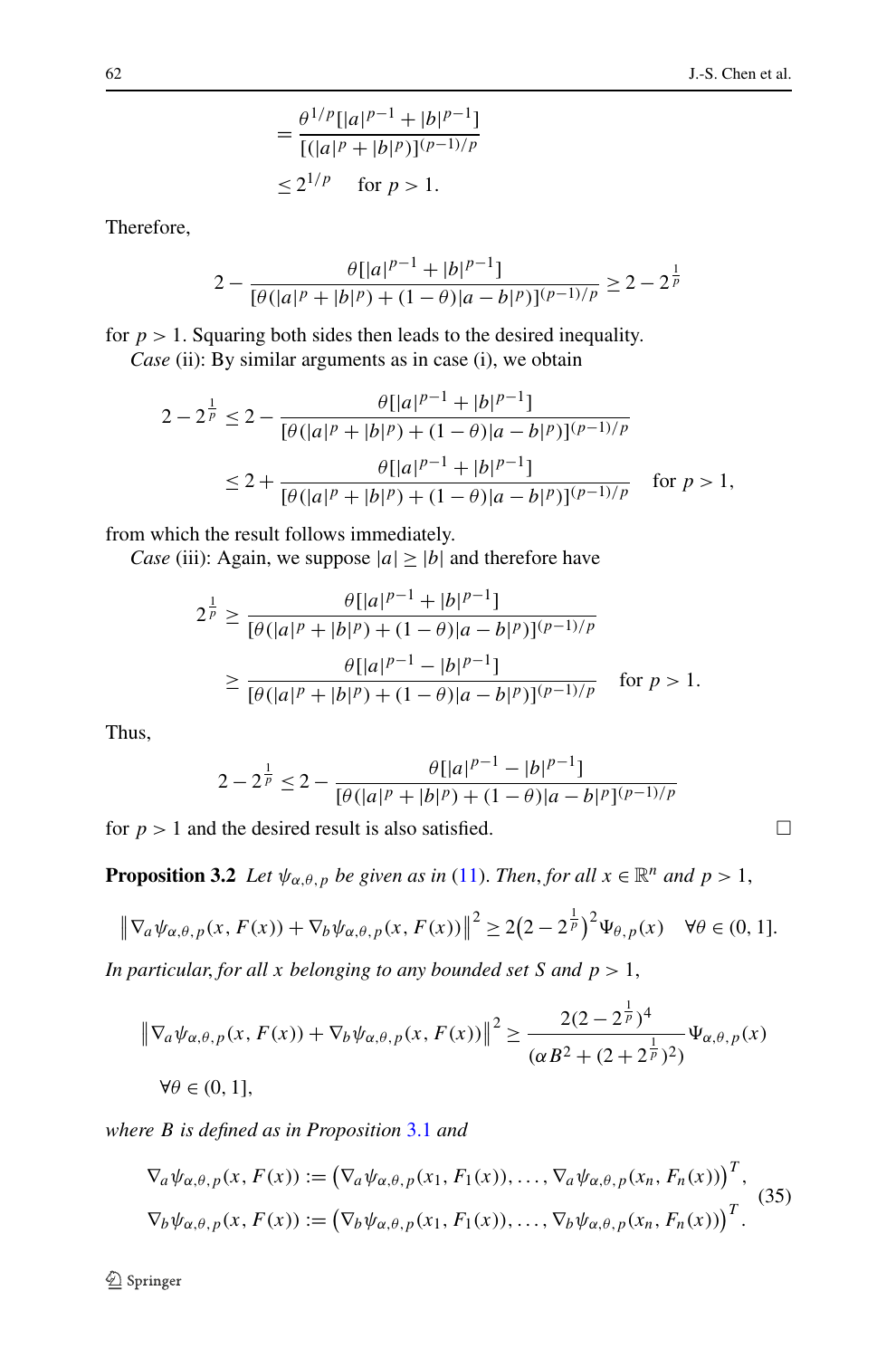<span id="page-14-0"></span>*Proof* The second part of the conclusions is direct by Corollary [3.1](#page-10-4) and the first part. Thus, it remains to show the first part. From the definitions of  $\nabla_a \psi_{\alpha,\theta,p}(x, F(x))$ ,  $\nabla_b \psi_{\alpha,\theta,p}(x,F(x))$  and  $\Psi_{\theta,p}(x)$ , showing the first part is equivalent to proving that the following inequality

$$
\left(\nabla_a \psi_{\alpha,\theta,p}(a,b) + \nabla_b \psi_{\alpha,\theta,p}(a,b)\right)^2 \ge 2\left(2 - 2^{\frac{1}{p}}\right)^2 \psi_{\theta,p}(a,b) \tag{36}
$$

<span id="page-14-3"></span>holds for all  $(a, b) \in \mathbb{R}^2$ . When  $(a, b) = (0, 0)$ , the inequality ([36\)](#page-14-0) clearly holds. Suppose  $(a, b) \neq (0, 0)$ . Then, it follows from [\(14](#page-4-3)) that

$$
(\nabla_a \psi_{\alpha,\theta,p}(a,b) + \nabla_b \psi_{\alpha,\theta,p}(a,b))^2
$$
  
=  $\left\{ \alpha(a+b)(ab)_{+} \right\}$   
+  $(\phi_{\theta,p}(a,b)) \left( \frac{\theta[\text{sgn}(a) \cdot |a|^{p-1} + \text{sgn}(b) \cdot |b|^{p-1}] }{[\theta(|a|^p + |b|^p) + (1-\theta)|a - b|^p][p-1]/p} - 2 \right) \right\}^2$   
=  $\alpha^2(a+b)^2(ab)_+^2$   
+  $(\phi_{\theta,p}(a,b))^2 \left( \frac{\theta[\text{sgn}(a) \cdot |a|^{p-1} + \text{sgn}(b) \cdot |b|^{p-1}]}{[\theta(|a|^p + |b|^p) + (1-\theta)|a - b|^p][p-1]/p} - 2 \right)^2$   
+  $2\alpha(a+b)(ab)_{+}(\phi_{\theta,p}(a,b))$   
×  $\left( \frac{\theta[\text{sgn}(a) \cdot |a|^{p-1} + \text{sgn}(b) \cdot |b|^{p-1}]}{[\theta(|a|^p + |b|^p) + (1-\theta)|a - b|^p][p-1]/p} - 2 \right).$  (37)

<span id="page-14-1"></span>Now, we claim that for all  $(a, b) \neq (0, 0) \in \mathbb{R}^2$ ,

<span id="page-14-2"></span>
$$
2\alpha(a+b)(ab)_{+}(\phi_{\theta,p}(a,b))\left(\frac{\theta[\text{sgn}(a)\cdot|a|^{p-1}+\text{sgn}(b)\cdot|b|^{p-1}]}{[\theta(|a|^p+|b|^p)+(1-\theta)|a-b|^p)]^{(p-1)/p}}-2\right)\geq 0.
$$
\n(38)

If  $ab \le 0$ , then  $(ab)_+ = 0$  and the inequality [\(38](#page-14-1)) is clear. If  $a, b > 0$ , then by the proof of Lemma [3.4](#page-12-0), we have

$$
\left(\frac{\theta[\text{sgn}(a) \cdot |a|^{p-1} + \text{sgn}(b) \cdot |b|^{p-1}]}{[\theta(|a|^p + |b|^p) + (1 - \theta)|a - b|^p)]^{(p-1)/p}} - 2\right) \le 0, \quad \forall (a, b) \ne (0, 0) \in \mathbb{R}^2
$$
\n(39)

and  $\phi_{\theta,p}(a,b) \le 0$ , which imply the inequality ([38\)](#page-14-1) also holds. If  $a, b < 0$ , then  $\phi_{\theta,p}(a,b) \ge 0$ , which together with [\(39](#page-14-2)) yields the inequality [\(38](#page-14-1)). Thus, we obtain that the inequality [\(38](#page-14-1)) holds for all  $(a, b) \neq (0, 0)$ . Now using Lemma [3.4](#page-12-0) and [\(37](#page-14-3))– [\(38](#page-14-1)), we readily obtain the inequality ([36\)](#page-14-0) holds for all  $(a, b) \neq (0, 0)$ . The proof is thus complete.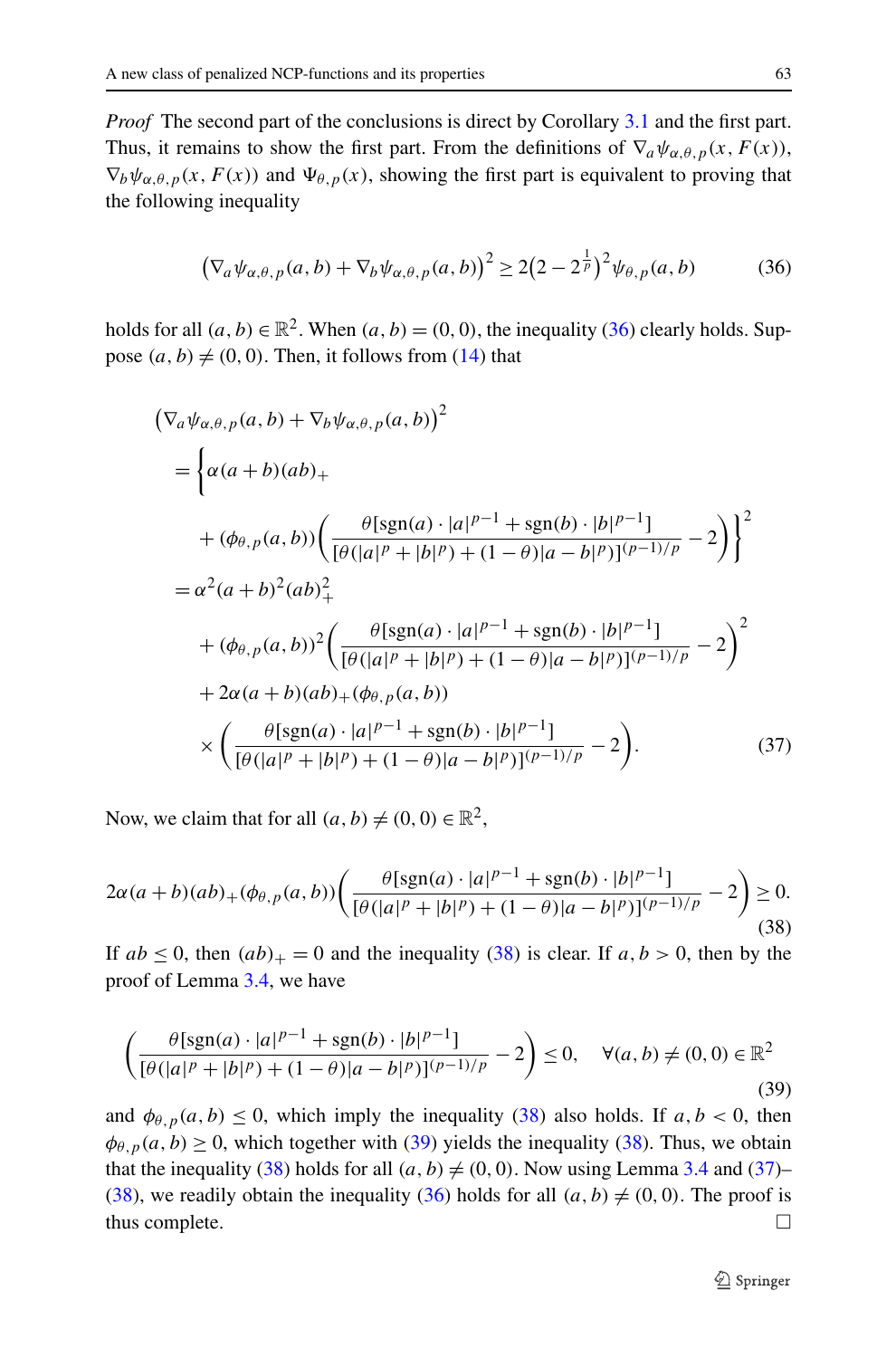#### <span id="page-15-1"></span><span id="page-15-0"></span>**4 Algorithm and numerical experiments**

In this section, we investigate a derivative free algorithm for complementarity problems based on the new family of NCP-function and its related merit function. In addition, we prove the global convergence of the algorithm.

### **Algorithm 4.1** (A Derivative Free Algorithm)

**Step 0** *Given real numbers*  $\alpha > 0$ ,  $p > 1$ ,  $\theta \in (0, 1]$  *and*  $x^0 \in \mathbb{R}^n$ . *Choose*  $\sigma \in (0, 1)$ *and*  $\rho, \gamma \in (0, 1)$ . *Set*  $k := 0$ .

**Step 1** *If*  $\Psi_{\alpha,\theta,p}(x^k) = 0$ , *stop*, *otherwise go to Step* 2.

**Step 2** *Find the smallest nonnegative integer*  $m_k$  *such that* 

$$
\Psi_{\alpha,\theta,p}(x^k + \rho^{m_k} d_k(\gamma^{m_k})) \le (1 - \sigma \rho^{2m_k}) \Psi_{\alpha,\theta,p}(x^k),\tag{40}
$$

*where*

$$
d_k(\gamma^{m_k}) := -\frac{\partial \Psi_{\alpha,\theta,p}(x^k, F(x^k))}{\partial b} - \gamma^{m_k} \frac{\partial \Psi_{\alpha,\theta,p}(x^k, F(x^k))}{\partial a}.
$$

**Step 3** *Set*  $x^{k+1} := x^k + \rho^{m_k} d_k(\gamma^{m_k}), k := k+1$  *and go to Step* 1.

**Proposition 4.1** *Let*  $x^k \in \mathbb{R}^n$  *and F be a monotone function. Then the search direction defined in Algorithm* [4.1](#page-15-1) *satisfies the descent condition*  $\nabla \Psi_{\alpha,\theta,p}(x^k)^T d_k < 0$  *as long as x<sup>k</sup> is not a solution of the NCP*. *Moreover*, *if F is strongly monotone with modulus*  $\mu > 0$ , then  $\nabla \Psi_{\alpha,\theta,p}(x^k)^T d_k < -\mu \|d_k\|^2$ .

*Proof* The proof is similar to the one given in  $[4, \text{Lemma } 4.1]$  $[4, \text{Lemma } 4.1]$  $[4, \text{Lemma } 4.1]$ .

**Proposition 4.2** *Suppose that F is strongly monotone. Then the sequence*  $\{x^k\}$  *generated by Algorithm* [4.1](#page-15-1) *has at least one accumulation point and any accumulation point is a solution of the NCP*.

*Proof* We only need to show that if  $\{x^k\}$  has an accumulation point, then the corresponding  $\{d_k\}$  has also an accumulation point. In fact, under this condition,  $\{x^k\}$  is bounded. Without loss of generality, we may assume  $x^k \to x_*$ . So,

$$
\left\{\frac{\partial \Psi_{\alpha,\theta,p}(x^k, F(x^k))}{\partial b}\right\} \text{ and } \left\{\frac{\partial \Psi_{\alpha,\theta,p}(x^k, F(x^k))}{\partial a}\right\}
$$

are bounded since  $\Psi_{\alpha,\theta,p}$  is continuously differentiable. This together with the fact  $\gamma \in (0, 1)$  gives that the direction sequence  $\{d_k\}$  is bounded. The rest of the proof are similar to those given in [[4,](#page-23-3) Proposition 4.1].  $\Box$ 

In the following, we implement Algorithm [4.1](#page-15-1) for complementarity problems from MCPLIB in MATLAB 7.3 in order to see the numerical behavior of Algorithm [4.1](#page-15-1). All numerical experiments are done on a PC with CPU of 2.4 GHz and RAM of 2.0 GB. Throughout our computational experiments, we use the following stopping rules, which were also used in [[4\]](#page-23-3).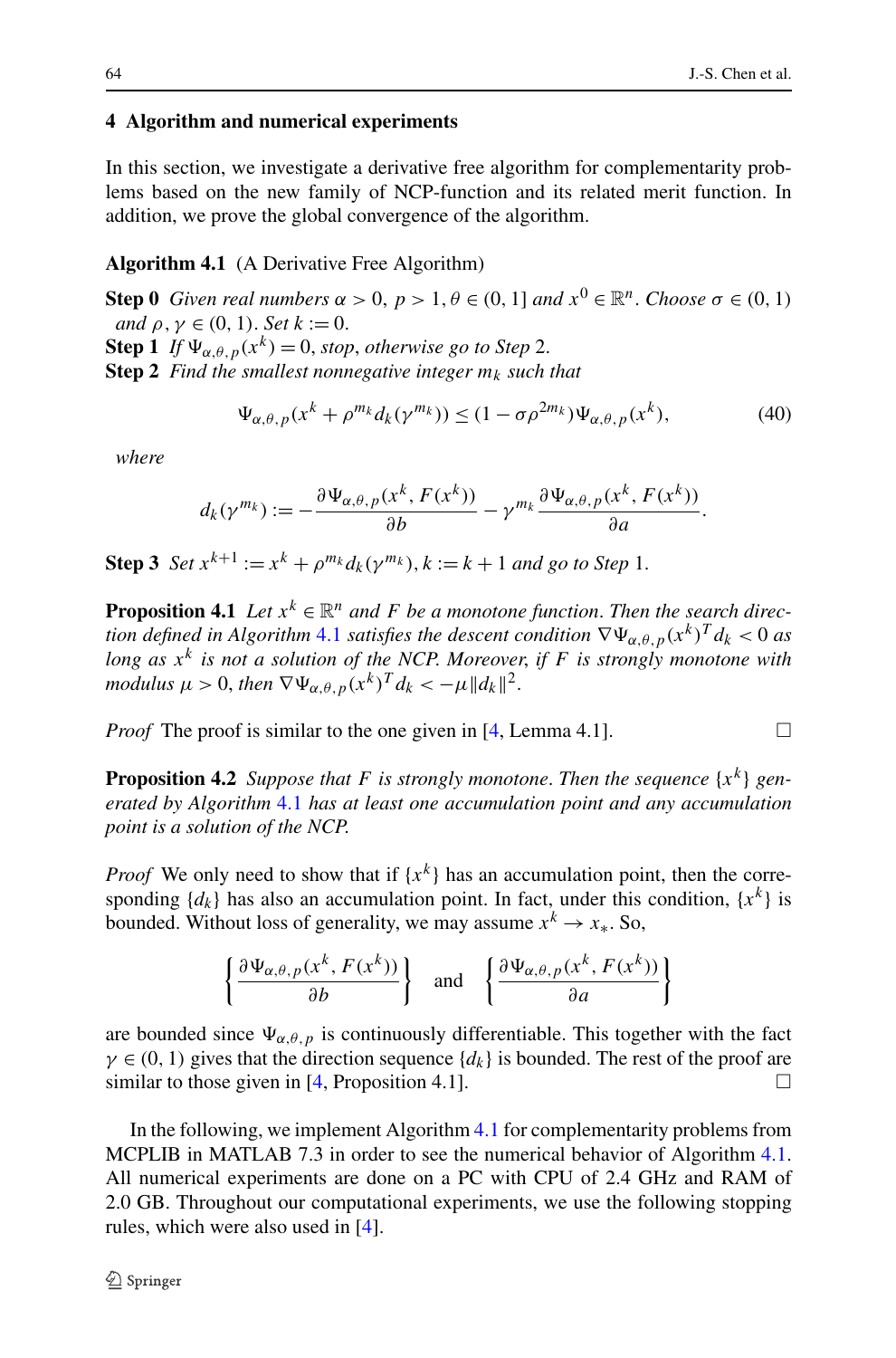- $\Psi_{\alpha,\theta,\eta}(x^k) \le 10^{-5}$  and  $d^k \le 5.0 \times 10^{-3}$ ; or
- $\Psi_{\alpha,\theta,p}(x^k) \leq 3.0 \times 10^{-7}$  and  $d^k \leq 3.0 \times 10^{-2}$ ; or
- $\Psi_{\alpha,\theta,p}^{(1)}(x^k) \leq 3.0 \times 10^{-6}$  and  $d^k \leq 10^{-2}$ ,

where  $d^k$  represents the dual gap abs $((x^k)^T F(x^k))$ . We also terminate the algorithm if the step length is less than  $10^{-10}$  or the number of iteration is lager than  $5 \times 10^6$ or  $\Psi_{\alpha,\theta,p}(x^k) \le 10^{-10}$  or  $d^k \le 10^{-10}$ . We use the nonmonotone line search scheme described in [[13\]](#page-23-15) instead of the standard monotone line search, i.e., we compute the smallest nonnegative integer *h* such that

$$
\Psi_{\alpha,\theta,p}(x^k + \rho^h d_k) \le C_k - \sigma \rho^{2h} \Psi_{\alpha,\theta,p}(x^k),
$$

where

$$
C_k = \max_{i=k-m_k,\dots,k} \Psi_{\alpha,\theta,p}(x^i) \quad \text{and} \quad m_k = \begin{cases} 0 & \text{if } k \le s, \\ \min\{m_{k-1}+1, \hat{m}\} & \text{otherwise.} \end{cases}
$$

Throughout the experiments, the parameters we used are:

$$
\hat{m} = 5
$$
,  $s = 5$ ,  $\rho = 0.25$ ,  $\sigma = 0.5$ ,  $\gamma = 0.5$ ,

and  $\alpha = 0.1$  for the problem *a* marked by  $a^-$  and  $\alpha = 2$  for others. In order to improve the numerical results, we scale some problems, i.e., divide the function *F* by 20, in our numerical implement. It is easy to verify that such a modification does not destroy any results we obtained earlier.

We test problems from MCPLIB [[1\]](#page-23-16) to compare the function proposed in this paper with  $\phi_{\theta, p}$  in [[15\]](#page-23-12),  $\phi_{\lambda}$  in [[2\]](#page-23-11) as well as  $\phi_{\alpha}$  in [[31\]](#page-24-11). In order to facility the comparison, we use similar numerical computation structure given in [[15\]](#page-23-12). The numerical results are listed in Tables [1](#page-18-0)[–3](#page-20-0), respectively. Among these tables, Problem denotes the problem of MCPLIB tested; GAP denotes the dual gap  $\mathrm{abs}((x^k)^T F(x^k))$  when the algorithm terminates; NF denotes the number of function value computation; IT denotes the number of iteration; \* denotes the algorithm fails to get an optimizer; and  $<sup>+</sup>$  denotes the underlying problem is scaled. We use HHC-Algo to denote Al-</sup> gorithm [4.1](#page-15-1) with the merit function introduced in [[15\]](#page-23-12) being used and Pen-Algo to denote Algorithm [4.1](#page-15-1) with the penalty merit function introduced in this paper being used.

The numerical results for  $\phi_{\theta, p}$  have only very slightly differences from those in [\[15](#page-23-12)], which are not listed here considering the length of this paper; the numerical results for  $\phi_{\alpha}$  are given in Tables [1](#page-18-0)[–3](#page-20-0), i.e., the cross of row  $\theta = 1$  and column  $p = 2$ for every cases in the tables; and the numerical results for  $\phi_{\lambda}$  with  $\lambda = 0.95$  are listed in the row cck for every cases in Tables  $1-3$ . The reason for choosing  $\lambda = 0.95$  is that [\[2](#page-23-11)] reports encouraging numerical results for  $\phi_{\lambda}$  when  $\lambda = 0.95$ . Since  $\phi_{\lambda}$  works better for these problems when the problems unscaled than scaled, we present the numerical results of  $\phi_{\lambda}$  with the tested problems unscaled.

From Tables [1–](#page-18-0)[3](#page-20-0) and the numerical results for  $\phi_{\theta, p}$ , we have the following numerical results.

• *Comparison of*  $\psi_{\alpha,\theta,p}$  *with*  $\phi_{\theta,p}$ . Altogether, 324 cases of 18 problems were tested. There is one case for which both Pen-Algo and HHC-Algo fail; and there are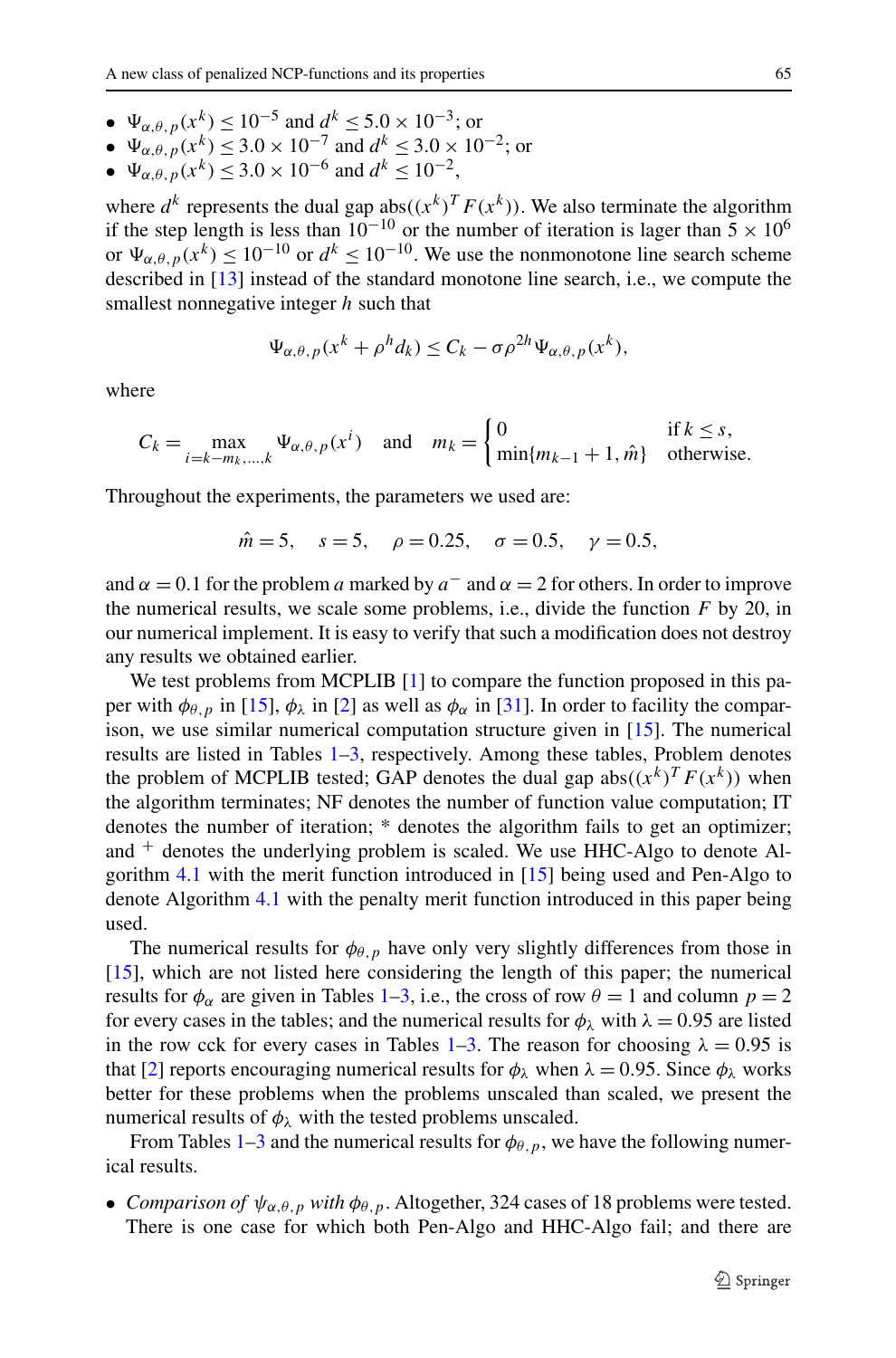2 cases for which the iterative numbers of both Pen-Algo and HHC-Algo are equal. In the rest 321 cases, there are 3 cases for which Pen-Algo fails but HHC-Algo successes; while there are 2 cases for which HHC-Algo fails but Pen-Algo successes. For the rest 316 cases, there are 236 cases in which the iterative numbers of using Pen-Algo to solve is less than those by using HHC-Algo; while there are 80 cases in which the iterative numbers of using HHC-Algo to solve is less than those by using Pen-Algo. In addition, there are similar numerical results for the dual gap. Since the data is large in the comparison of  $\psi_{\alpha,\theta,p}$  with  $\phi_{\theta,p}$ , we will give the performance profiles with respect to the iterative number and the dual gap at the end of this section.

- *Comparison of*  $\psi_{\alpha,\theta,p}$  *with*  $\phi_{\alpha}$ . In Tables [1](#page-18-0)[–3](#page-20-0), the numerical results of the algorithm using  $\phi_{\alpha}$  are listed in rows of  $\theta = 1$  and  $p = 2$ . For 16 problems of total 18 test problems, there are many cases of the algorithm using  $\psi_{\alpha,\theta,p}$  whose iterative numbers are less than the one of the algorithm using  $\phi_\alpha$  for the same problems. Consider one system of testings of the algorithm using  $\psi_{\alpha,\theta,p}$ , say, the case of  $\theta$  = 0.75 and  $p$  = 2. Then, it is easy to see that there are 10 problems for which the iterative numbers of the algorithm using  $\psi_{\alpha,\theta,p}$  in the case of  $\theta = 0.75$  and  $p = 2$ are less than the one of the algorithm using  $\phi_{\alpha}$ ; there are 7 problems for converse case; and there is one problem for which the iterative numbers of both algorithms are equal.
- *Comparison of*  $\psi_{\alpha,\theta,p}$  *with*  $\phi_{\lambda}$ . In Tables [1–](#page-18-0)[3,](#page-20-0) the numerical results of the algorithm using  $\phi_{\lambda}$  are listed rows of cck. There is one problem for which the algorithm using  $\phi_{\lambda}$  fails. For 11 problems of other 17 test problems, there are many cases of the algorithm using  $\psi_{\alpha,\theta,p}$  whose iterative numbers are less than the one of the algorithm using  $\phi_{\lambda}$  for the same problems. Consider one system of testings of the algorithm using  $\psi_{\alpha,\theta,p}$ , say, the case of  $\theta = 1$  and  $p = 3$ . Then, it is easy to see that there are 9 problems for which the iterative numbers of the algorithm using  $\psi_{\alpha,\theta,p}$ in the case of  $\theta = 1$  and  $p = 3$  are less than the one of the algorithm using  $\phi_{\lambda}$ ; there are 8 problems for converse case; and there is one problem for which the iterative number the algorithm using  $\psi_{\alpha,\theta,p}$  is 114, but the algorithm using  $\phi_{\lambda}$  fails.

These demonstrates that the algorithm using the function proposed in this paper is comparable to the algorithm using the functions proposed in [[2,](#page-23-11) [15,](#page-23-12) [31\]](#page-24-11).

It is well known that the performance profiles are important for the comparisons, when the number of the test problems is large. In our numerical computation, the numbers of the test problems using Pen-Algo and HHC-Algo are large. Thus, in the following, we use performance profile introduced in [\[8](#page-23-17)] to obtain an overall assessment of the performance of every solver of Pen-Algo and HHC-Algo. For this purpose, we first simply introduce the method of performance profile. We use  $S$  to denote the set of solvers and  $P$  to denote the set of the test problems; and assume that we have  $n_s$  solvers and  $n_q$  problems. Then,  $S = \{Pen-Algo, HHC-Algo\}; n_s = 2$ ; and  $n_q = 324$ . For every problem *q* and solver *s*, we use  $t_{q,s}$  (respectively,  $t_{q,s}$ ) to denote the iterative number (respectively, the dual gap) of solver *s* solving problem *q*, and define

$$
r_{q,s}^i := \frac{t_{q,s}^i}{\min\{t_{q,s}^i : s \in S\}} \quad \text{and} \quad \rho_s^i(\tau) = \frac{1}{n_q} \text{size}\{q \in \mathcal{P} : r_{q,s}^i \le \tau\}, \quad i \in \{1, 2\},
$$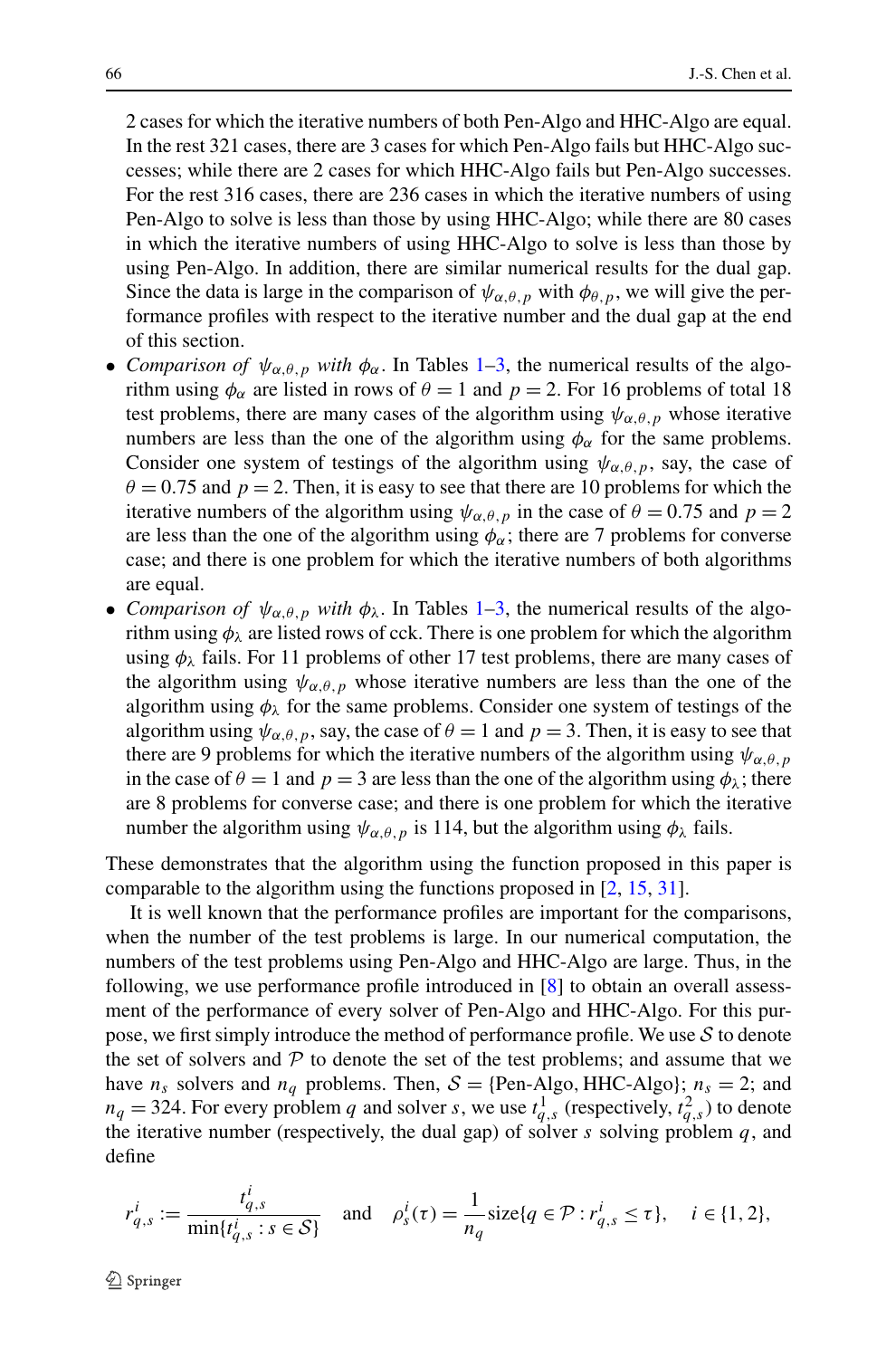# <span id="page-18-0"></span>**Table 1** GAP(10<sup>−</sup>3)

| Problem         | $\theta$     | $p = 1.5$ |        |        | $p=2$  |               |                |        | $p = 3$ |             |  |
|-----------------|--------------|-----------|--------|--------|--------|---------------|----------------|--------|---------|-------------|--|
|                 |              | GAP       | NF     | IT     | GAP    | NF            | IT             | GAP    | NF      | IT          |  |
| sppe(1)         | 0.1          | 10        | 105919 | 13934  | 9.97   | 102046        | 13422          | 9.85   | 107490  | 14018       |  |
|                 | 0.25         | 9.52      | 103677 | 14215  |        | $\ast$        |                | 9.91   | 100913  | 13374       |  |
|                 | 0.5          | 9.95      | 95390  | 13060  | 9.97   | 99992         | 13119          | 8.58   | 98053   | 12987       |  |
|                 | 0.75         | 9.99      | 108289 | 13996  | 10     | 94214         | 12602          | 9.97   | 114051  | 14615       |  |
|                 | 0.9          | 9.61      | 121949 | 15408  | 8.86   | 137203        | 17436          | 9.79   | 132537  | 16897       |  |
|                 | $\mathbf{1}$ | 9.82      | 151883 | 19077  | 9.57   | 172375        | 21112          | 9.03   | 192192  | 23098       |  |
|                 | cck          |           |        |        | 9.47   | 15284         | 4118           |        |         |             |  |
| $spec(2^{-})$   | 0.1          | 9.07      | 20598  | 4308   | 9.96   | 22748         | 4772           | 9.69   | 21906   | 4534        |  |
|                 | 0.25         | 9.89      | 22618  | 4789   | 9.82   | 22573         | 4717           | 9.61   | 23629   | 4964        |  |
|                 | 0.5          | 9.94      | 25578  | 5243   | 10     | 29320         | 5899           | 9.76   | 30405   | 6072        |  |
|                 | 0.75         | 9.9       | 28778  | 5951   | 9.66   | 28370         | 5847           | 9.59   | 30838   | 6355        |  |
|                 | 0.9          | 9.62      | 31251  | 6518   | 9.85   | 33034         | 6793           | 9.98   | 31250   | 6532        |  |
|                 | $\mathbf{1}$ | 9.65      | 31530  | 6647   | 9.88   | 29844         | 6343           | 9.98   | 36351   | 7555        |  |
|                 | cck          |           |        |        | 9.83   | 14179         | 3860           |        |         |             |  |
| $nash(1^-)$     | 0.1          | 3.58      | 921    | 219    | 3.55   | 878           | 207            | 1.82   | 918     | 215         |  |
|                 | 0.25         | 4.1       | 669    | 162    | 4.87   | 422           | 102            | 3.76   | 615     | 150         |  |
|                 | 0.5          | 2.81      | 983    | 233    | 1.5    | 2228          | 523            | 1.56   | 2352    | 552         |  |
|                 | 0.75         | 0.626     | 481    | 127    | 6      | 585           | 154            | 8.63   | 494     | 129         |  |
|                 | 0.9          | 0.441     | 788    | 216    | 0.0886 | 561           | 156            | 1.08   | 395     | 107         |  |
|                 | $\mathbf{1}$ | 8.09      | 435    | 122    | 1.43   | 1069          | 301            | 0.931  | 600     | 169         |  |
|                 | cck          |           |        |        | 2.49   | 38            | 18             |        |         |             |  |
| $nash(2^{\pm})$ | 0.1          | 0.485     | 429    | 183    | 2.15   | 493           | 210            | 2.13   | 510     | 219         |  |
|                 | 0.25         | 1.22      | 2859   | 1228   | 1.22   | 6187          | 2655           | 1.22   | 6482    | 2782        |  |
|                 | 0.5          | 1.56      | 773    | 356    | 1.69   | 712           | 327            | 1.71   | 708     | 325         |  |
|                 | 0.75         | 1.47      | 330    | 186    | 1.5    | 234           | 133            | 9.91   | 219     | 124         |  |
|                 | 0.9          | 8.73      | 193    | 121    | 7.78   | 225           | 134            | 8.91   | 198     | 125         |  |
|                 | $\mathbf{1}$ | 4.16      | 203    | 134    | 7.14   | 228           | 160            | 7.06   | 228     | 162         |  |
|                 | cck          |           |        |        | 2.11   | 36            | 18             |        |         |             |  |
| $cycle^{\pm}$   | 0.1          | 2.27      | 9      | 8      | 2.26   | $\mathbf{9}$  | 8              | 2.26   | 9       | $\,$ 8 $\,$ |  |
|                 | 0.25         | 4.21      | 9      | 8      | 4.14   | 9             | 8              | 4.14   | 9       | $\,8\,$     |  |
|                 | $0.5\,$      | 3.74      | 10     | 9      | 3.64   | 10            | 9              | 3.64   | 10      | 9           |  |
|                 | 0.75         | 3.24      | 11     | 10     | 3.13   | 11            | 10             | 3.13   | 11      | 10          |  |
|                 | 0.9          | 4.76      | 11     | 10     | 4.6    | 11            | 10             | 4.59   | 11      | $10\,$      |  |
|                 | $\mathbf{1}$ | 5.95      | 11     | 10     | 5.74   | $11\,$        | 10             | 5.73   | 11      | 10          |  |
|                 | cck          |           |        |        | 7.45   | $\mathfrak s$ | $\overline{4}$ |        |         |             |  |
| explcp          | 0.1          | 0.646     | 182    | 110    | 2.02   | 179           | 107            | 1.82   | 214     | 129         |  |
|                 | 0.25         | 1.29      | 177    | 106    | 1.36   | 192           | 114            | 1.44   | 192     | 114         |  |
|                 | $0.5\,$      | 1.21      | 229    | 139    | 2.57   | 314           | 194            | 1.53   | 326     | 202         |  |
|                 | 0.75         | 1.35      | 144    | 91     | 1.23   | 166           | 112            | 0.699  | 157     | 107         |  |
|                 | 0.9          | 0.913     | 112    | $80\,$ | 1.19   | 53            | 37             | 1.48   | 39      | 26          |  |
|                 | $\mathbf{1}$ | 0.964     | 79     | 56     | 1.49   | 31            | 18             | 0.0642 | 24      | 11          |  |
|                 | cck          |           |        |        | 0.0829 | 13            | 7              |        |         |             |  |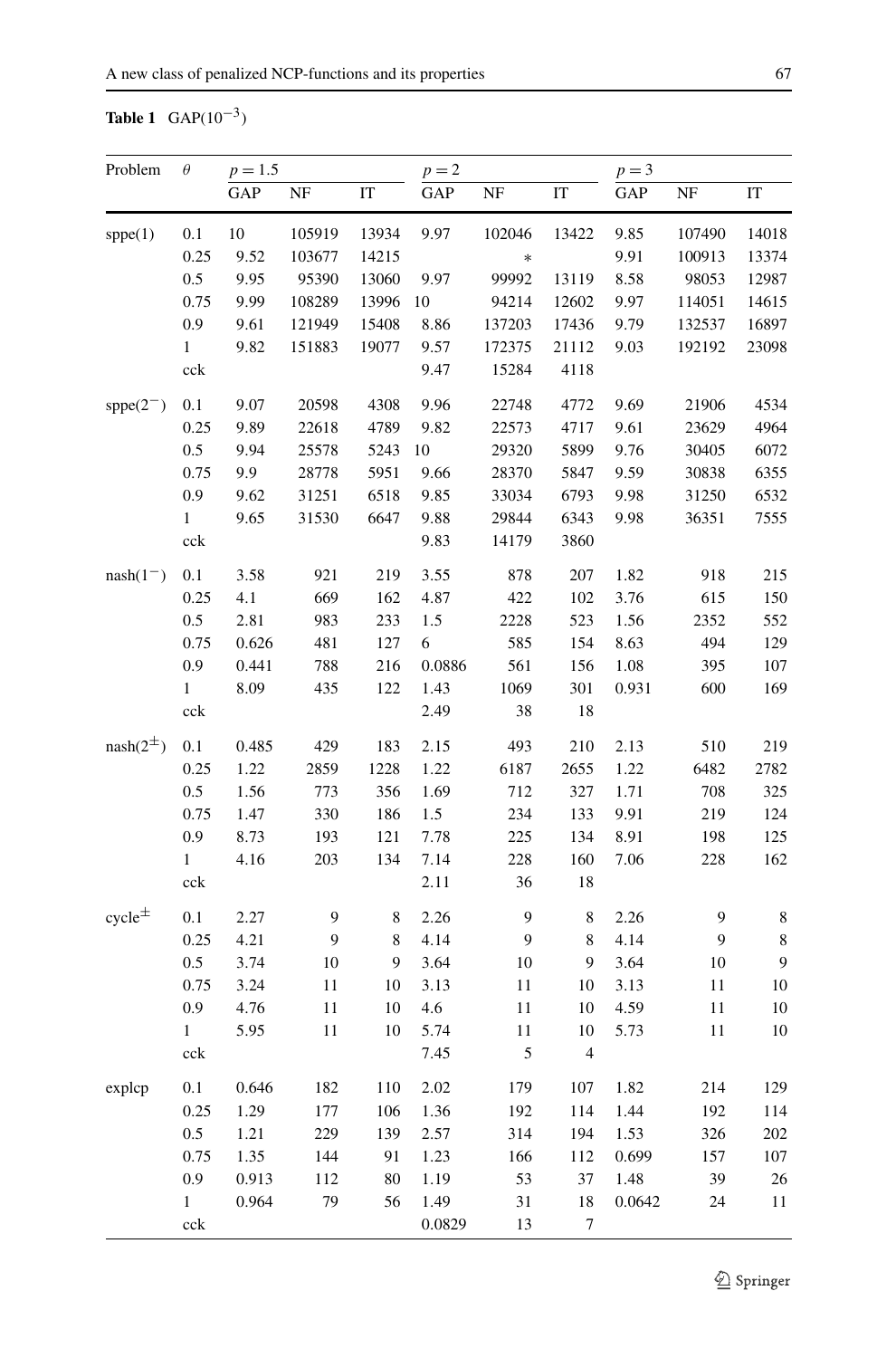# **Table 2** GAP(10<sup>−</sup>3)

| Problem             | $\theta$     | $p = 1.5$ |      |     | $p = 2$ |        |      | $p = 3$ |      |     |
|---------------------|--------------|-----------|------|-----|---------|--------|------|---------|------|-----|
|                     |              | GAP       | NF   | IT  | GAP     | NF     | IT   | GAP     | NF   | IT  |
| $\text{gafni}(1^+)$ | 0.1          | 0.181     | 1098 | 359 | 0.175   | 761    | 248  | 0.201   | 502  | 162 |
|                     | 0.25         | 0.205     | 161  | 56  | 0.212   | 252    | 90   | 0.186   | 196  | 70  |
|                     | $0.5\,$      | 0.192     | 141  | 51  | 0.167   | 167    | 61   | 0.287   | 169  | 62  |
|                     | 0.75         | $0.08\,$  | 154  | 57  | 0.412   | 162    | 63   | 0.233   | 178  | 70  |
|                     | 0.9          | 0.263     | 164  | 63  | 0.072   | 133    | 52   | 0.0273  | 250  | 101 |
|                     | $\mathbf{1}$ | 0.369     | 240  | 98  | 0.208   | 224    | 93   | 0.234   | 272  | 114 |
|                     | cck          |           |      |     |         | $\ast$ |      |         |      |     |
| $\text{gafni}(2^+)$ | 0.1          | 0.191     | 538  | 172 | 0.177   | 438    | 141  | 0.199   | 408  | 131 |
|                     | 0.25         | 0.21      | 226  | 78  | 0.212   | 237    | 84   | 0.186   | 210  | 74  |
|                     | $0.5\,$      | 0.175     | 149  | 54  | 0.154   | 159    | 58   | 0.192   | 162  | 60  |
|                     | 0.75         | 0.0422    | 128  | 49  | 0.622   | 136    | 54   | 0.515   | 128  | 51  |
|                     | 0.9          | 0.174     | 156  | 62  | 0.146   | 212    | 88   | 0.0245  | 200  | 82  |
|                     | 1            | 0.394     | 235  | 98  | 0.139   | 172    | 71   | 0.121   | 146  | 59  |
|                     | cck          |           |      |     | 5.7     | 7496   | 1751 |         |      |     |
| $\text{gafni}(3^+)$ | 0.1          | 0.181     | 953  | 308 | 0.168   | 451    | 145  | 0.195   | 486  | 158 |
|                     | 0.25         | 0.192     | 320  | 109 | 0.176   | 262    | 89   | 0.19    | 234  | 81  |
|                     | $0.5\,$      | 0.186     | 228  | 80  | 0.135   | 195    | 68   | 0.168   | 242  | 86  |
|                     | 0.75         | 0.029     | 180  | 62  | 0.712   | 164    | 58   | 0.645   | 210  | 80  |
|                     | 0.9          | 0.303     | 213  | 76  | 0.156   | 316    | 123  | 0.0156  | 206  | 75  |
|                     | 1            | 0.377     | 367  | 138 | 0.172   | 269    | 102  | 0.153   | 194  | 73  |
|                     | cck          |           |      |     | 9.14    | 2968   | 728  |         |      |     |
| josephy $(1^+)$     | 0.1          | 2.89      | 1309 | 654 | 2.89    | 1739   | 869  | 2.89    | 1749 | 874 |
|                     | 0.25         | 2.79      | 806  | 403 | 2.86    | 886    | 443  | 2.82    | 896  | 448 |
|                     | 0.5          | 0.408     | 212  | 99  | 0.477   | 395    | 188  | 0.699   | 169  | 85  |
|                     | 0.75         | 0.608     | 347  | 175 | 0.0026  | 87     | 45   | 0.237   | 99   | 53  |
|                     | 0.9          | 0.0337    | 75   | 41  | 1.12    | 78     | 45   | 0.667   | 58   | 34  |
|                     | $\mathbf{1}$ | 1.6       | 38   | 24  | 2.09    | 30     | 22   | 2.07    | 29   | 19  |
|                     | cck          |           |      |     | 2.02    | 200    | 94   |         |      |     |
| josephy $(2^+)$     | 0.1          | 2.91      | 1324 | 659 | 2.9     | 1754   | 874  | 2.89    | 1754 | 874 |
|                     | 0.25         | 2.82      | 818  | 406 | 2.83    | 892    | 443  | 2.83    | 912  | 453 |
|                     | 0.5          | 0.516     | 238  | 107 | 3.19    | 185    | 89   | 3.13    | 185  | 89  |
|                     | 0.75         | 0.214     | 111  | 52  | 0.357   | 90     | 42   | 0.00878 | 90   | 42  |
|                     | 0.9          | 1.01      | 150  | 78  | 0.57    | 78     | 40   | 2.18    | 81   | 42  |
|                     | 1            | 1.7       | 67   | 36  | 2.72    | 48     | 28   | 1.85    | 54   | 35  |
|                     | cck          |           |      |     | 1.99    | 175    | 83   |         |      |     |
| josephy $(3^+)$     | 0.1          | 2.89      | 1464 | 717 | 2.9     | 1955   | 957  | 2.9     | 1897 | 940 |
|                     | 0.25         | 2.85      | 919  | 445 | 2.82    | 1044   | 512  | 2.8     | 1088 | 523 |
|                     | $0.5\,$      | 0.476     | 409  | 178 | 0.476   | 536    | 250  | 0.404   | 539  | 252 |
|                     | 0.75         | 0.219     | 273  | 128 | 0.315   | 301    | 145  | 0.262   | 312  | 152 |
|                     | 0.9          | 0.136     | 260  | 124 | 1.39    | 298    | 136  | 1.25    | 258  | 118 |
|                     | 1            | 0.0118    | 276  | 146 | 2.23    | 82     | 47   | 2.48    | 36   | 23  |
|                     | cck          |           |      |     | 2.02    | 302    | 153  |         |      |     |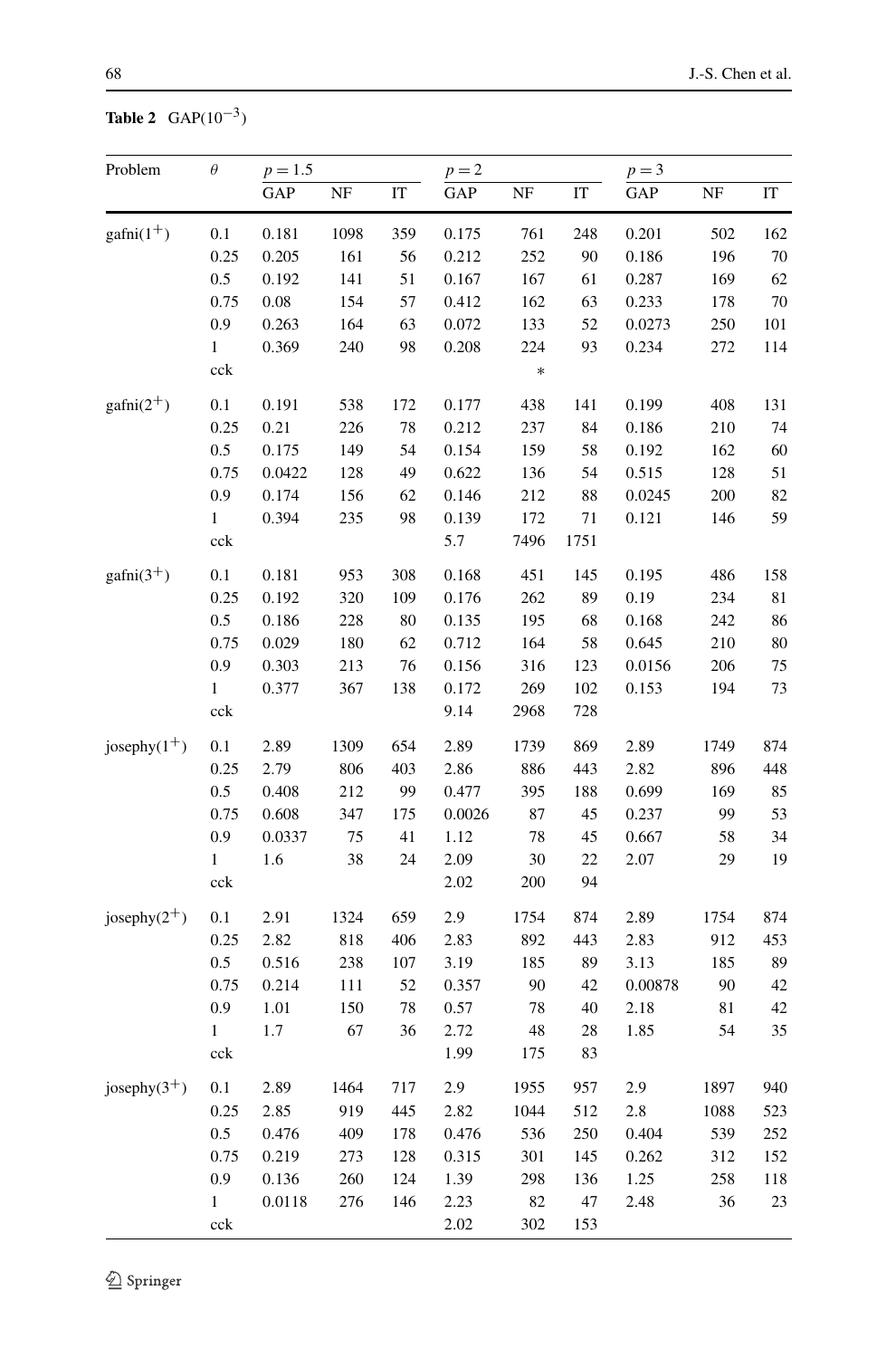# <span id="page-20-0"></span>**Table 3** GAP(10<sup>−</sup>3)

| Problem               | $\theta$     | $p = 1.5$  |          |             | $p=2$   |        |         | $p = 3$ |          |     |
|-----------------------|--------------|------------|----------|-------------|---------|--------|---------|---------|----------|-----|
|                       |              | GAP        | $\rm NF$ | IT          | GAP     | NF     | IT      | GAP     | $\rm NF$ | IT  |
| josephy $(4^+)$       | 0.1          | 4.67       | 82       | 40          | 4.83    | 82     | 40      | 4.83    | 82       | 40  |
|                       | 0.25         | 3.8        | 104      | 51          | 3.96    | 104    | 51      | 3.97    | 104      | 51  |
|                       | 0.5          | 0.893      | 254      | 126         | 0.821   | 252    | 126     | 0.881   | 250      | 125 |
|                       | 0.75         | 0.162      | 87       | 45          | 0.0856  | $90\,$ | 46      | 0.216   | 70       | 36  |
|                       | 0.9          | 0.306      | 57       | 32          | 0.632   | 38     | $22\,$  | 0.29    | 54       | 32  |
|                       | $\mathbf{1}$ | 0.767      | 36       | 29          | 0.662   | 51     | 40      | 1.17    | 40       | 34  |
|                       | cck          |            |          |             | 2.02    | 215    | 101     |         |          |     |
| josephy $(5^+)$       | 0.1          | 2.8        | 91       | 49          | 1.3     | 68     | 38      | 1.38    | 97       | 51  |
|                       | 0.25         | 0.0479     | 62       | 36          | 1.09    | 60     | 37      | 2.37    | 52       | 31  |
|                       | 0.5          | 0.0562     | 41       | 26          | 0.851   | 29     | 17      | 0.645   | 29       | 17  |
|                       | 0.75         | 0.711      | 19       | 12          | 0.249   | 24     | 18      | 1.25    | 23       | 18  |
|                       | 0.9          | 1.19       | 30       | 23          | 0.736   | 35     | 29      | 0.511   | 37       | 31  |
|                       | $\mathbf{1}$ | 1.15       | 46       | 34          | $1.1\,$ | 56     | 43      | 0.929   | 59       | 46  |
|                       | cck          |            |          |             | 2.77    | 132    | 60      |         |          |     |
| josephy $(6)$         | 0.1          | 1.26       | 377      | 117         | 1.08    | 313    | 97      | 1.02    | 321      | 99  |
|                       | 0.25         | 1.21       | 377      | 118         | 0.859   | 275    | 86      | 0.982   | 249      | 78  |
|                       | 0.5          | 1.43       | 195      | 66          | 1.21    | 195    | 68      | 0.959   | 145      | 50  |
|                       | 0.75         | 5.45       | 168      | 64          | 2.28    | 421    | 161     | 1.24    | 1159     | 457 |
|                       | 0.9          | 7.46       | 196      | 73          | 2.75    | 340    | 131     | 7.5     | 219      | 82  |
|                       | $\mathbf{1}$ | 4.09       | 147      | 56          | 3.18    | 670    | 267     | 7.41    | 200      | 76  |
|                       | cck          |            |          |             | 3.15    | 162    | $75\,$  |         |          |     |
| kojshin(1)            | 0.1          | $\sqrt{2}$ | 501      | 158         | 2.09    | 330    | 104     | 2.09    | 330      | 104 |
|                       | 0.25         | 8.22       | 276      | 91          | 5.54    | 280    | 93      | 5.56    | 280      | 93  |
|                       | 0.5          | 6.36       | 151      | 54          | 8.79    | 230    | 84      | 8.3     | 209      | 73  |
|                       | 0.75         | 9.06       | 178      | 66          | 9.46    | 208    | $77\,$  | 9.32    | 203      | 74  |
|                       | 0.9          | 8.39       | 234      | 87          | 8.56    | 235    | 88      | 8.58    | 231      | 87  |
|                       | $\mathbf{1}$ | 2.38       | 361      | 141         | 5.74    | 186    | 70      | 9.17    | 249      | 96  |
|                       | cck          |            |          |             | 4.13    | 790    | 270     |         |          |     |
| $kojshin(2^-)$        | 0.1          | 2.51       | 337      | 107         | 2.75    | 726    | 169     |         | $\ast$   |     |
|                       | 0.25         | 3.38       | 339      | 119         | 3.18    | 358    | 122     | 2.74    | 534      | 194 |
|                       | 0.5          | 3.64       | 234      | 86          | 5.45    | 237    | 88      | 6.96    | 255      | 96  |
|                       | 0.75         | 1.27       | 841      | 351         | 3.7     | 498    | 207     | 3.51    | 482      | 198 |
|                       | 0.9          | 2.05       | 210      | $8\sqrt{1}$ | 6.97    | 300    | 123     | 5.93    | 335      | 132 |
|                       | $\mathbf{1}$ | 5.53       | 252      | 119         | 5.31    | 447    | 209     | 5.21    | 355      | 159 |
|                       | cck          |            |          |             | 4.94    | 160    | 86      |         |          |     |
| $\text{kojshin}(3^+)$ | 0.1          | 4.68       | 532      | 211         | 7.42    | 561    | 221     | 5.7     | 585      | 227 |
|                       | 0.25         | 6.12       | 567      | 218         | 6.98    | 519    | $202\,$ | 6.31    | 544      | 216 |
|                       | $0.5\,$      | 8.15       | 693      | 278         | 7.19    | 598    | 239     | 7.73    | 716      | 292 |
|                       | 0.75         | 9.35       | 729      | 297         | 8.26    | 837    | 349     | 8.38    | 915      | 389 |
|                       | 0.9          |            | $\ast$   |             | 4.32    | 660    | 289     |         | $\ast$   |     |
|                       | $\mathbf{1}$ | 6.86       | 551      | 276         | 6.54    | 285    | 184     | 6.66    | 185      | 137 |
|                       | cck          |            |          |             | 4.94    | 262    | 142     |         |          |     |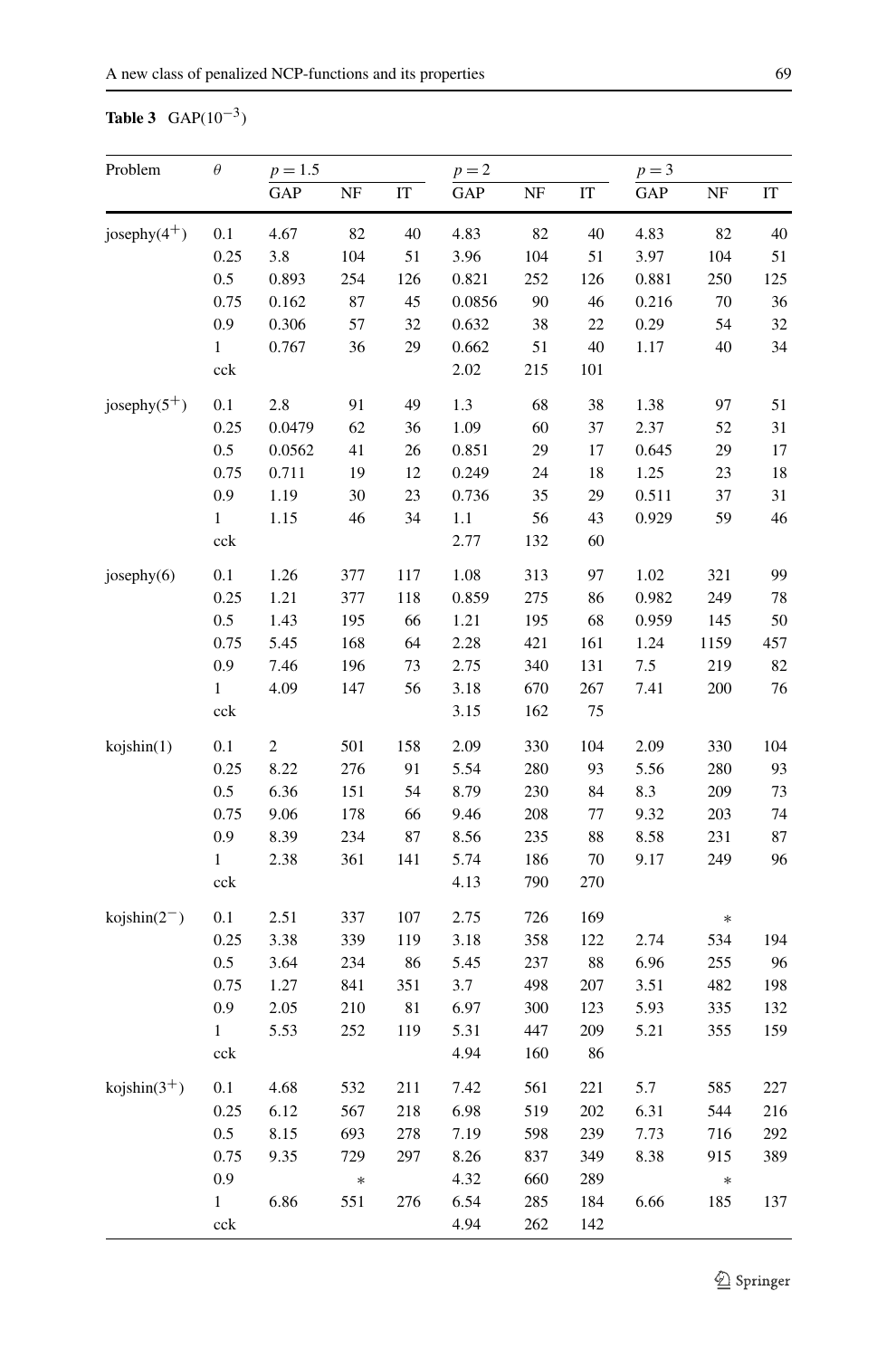

<span id="page-21-0"></span>**Fig. 1** Performance profile with respect to the iterative number: local



### Performance Profile on problems of MCPLIB

<span id="page-21-1"></span>**Fig. 2** Performance profile with respect to iterative number: global

then every  $\rho_s^i(\tau)$  is the distribution function for  $r^i_{q,s}$  satisfying  $r^i_{q,s} \leq \tau$ . Thus, a plot of the performance profile reveals all of the major performance characteristics. The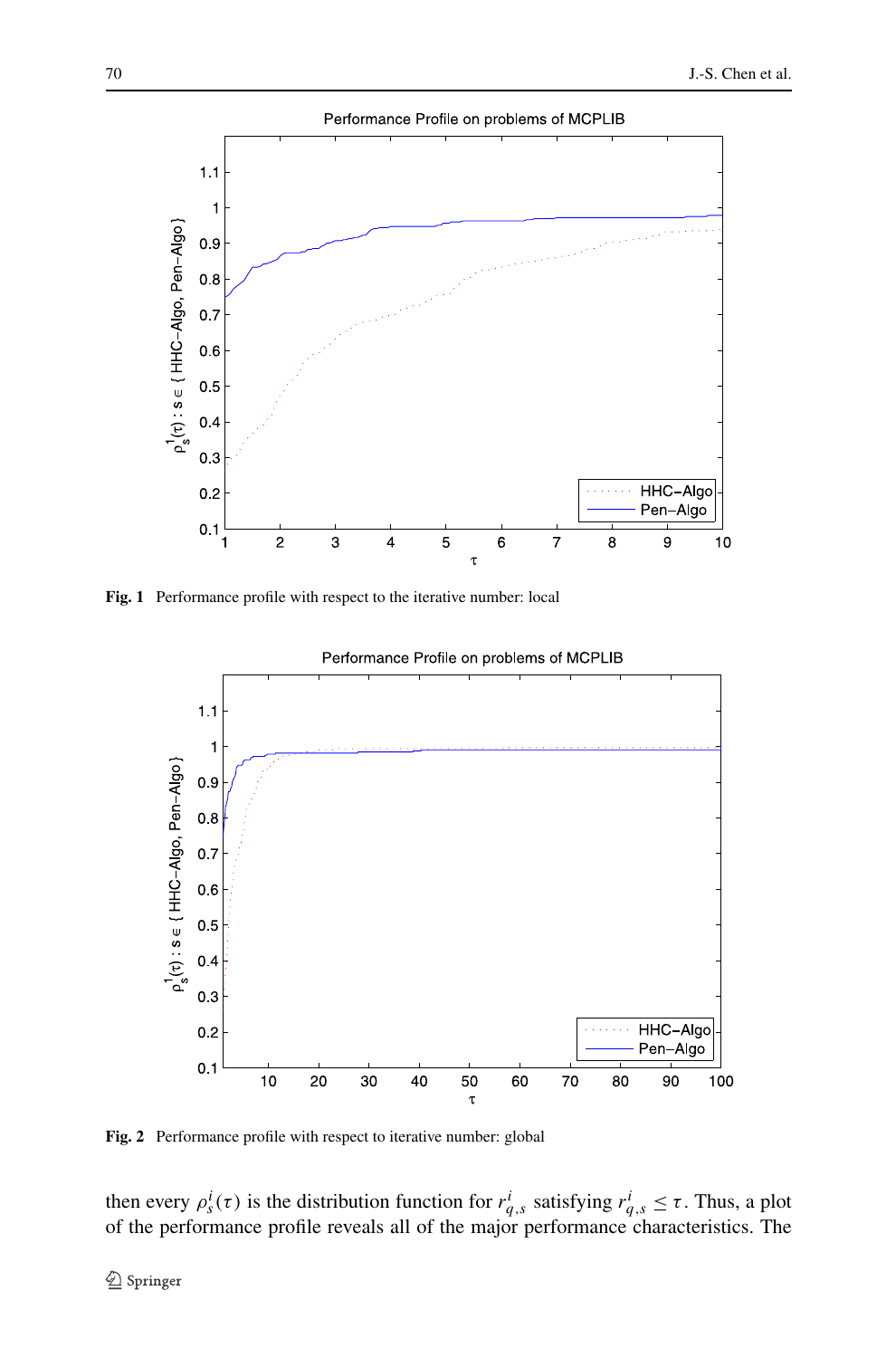

<span id="page-22-0"></span>**Fig. 3** Performance profile with respect to the dual gap: local



<span id="page-22-1"></span>**Fig. 4** Performance profile with respect to the dual gap: global

performance profile with respect to the iterative number (respectively, the dual gap) have been mapped to Figs. [1](#page-21-0) and [2](#page-21-1) (respectively, Figs. [3](#page-22-0) and [4\)](#page-22-1). It is well known that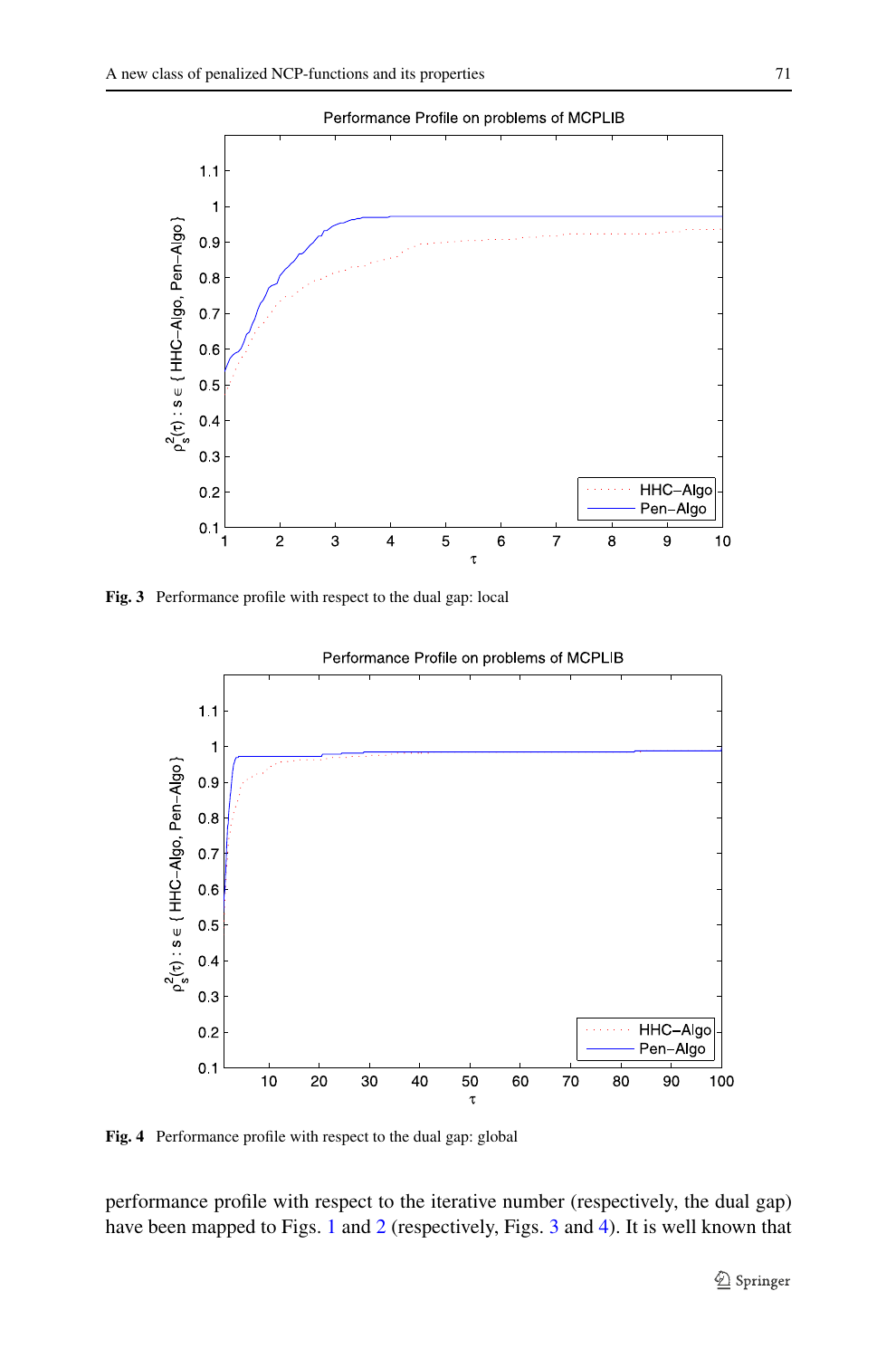<span id="page-23-13"></span>solvers with large probability  $\rho_s^i(\tau)$  are to be preferred. Thus, from Figs. [1](#page-21-0)[–4](#page-22-1), it is easy to see that the numerical results of the algorithm using the function proposed in this paper is comparable to the algorithm using the function proposed in [[15\]](#page-23-12).

### **5 Conclusions**

<span id="page-23-16"></span>In this paper, we have considered the merit function  $\Psi_{\alpha,\theta,p}$  which includes many existing well-known merit functions for NCP ([1\)](#page-0-0) in the literature. Although this merit  $\Psi_{\alpha,\theta,p}$  is obtained by penalizing another merit function  $\Psi_{\theta,p}$  studied in [\[15](#page-23-12)], we have explored more properties for  $\Psi_{\alpha,\theta,p}$ , see Sect. [3](#page-4-0). It is worth to point out that Lemma [3.3](#page-8-2) not only plays an important role in Proposition [3.1](#page-10-3), but also may be very useful in other contexts. We also suspect that Proposition [3.2](#page-13-0) may be crucial in analyzing convergence rate of certain algorithms which is our future topic.

### <span id="page-23-14"></span><span id="page-23-11"></span><span id="page-23-3"></span><span id="page-23-2"></span><span id="page-23-0"></span>**References**

- 1. Billups, S.C., Dirkse, S.P., Soares, M.C.: A comparison of algorithms for large scale mixed complementarity problems. Comput. Optim. Appl. **7**, 3–25 (1977)
- <span id="page-23-7"></span>2. Chen, B., Chen, X., Kanzow, C.: A penalized Fischer-Burmeister NCP-function: theoretical investigation and numerical results. Math. Programm. **88**, 211–216 (2000)
- <span id="page-23-17"></span>3. Chen, J.-S.: The semismooth-related properties of a merit function and a descent method for the nonlinear complementarity problem. J. Glob. Optim. **36**, 565–580 (2006)
- <span id="page-23-6"></span>4. Chen, J.-S., Pan, S.: A family of NCP-functions and a descent method for the nonlinear complementarity problem. Comput. Optim. Appl. **40**, 389–404 (2008)
- <span id="page-23-8"></span>5. Chen, J.-S. Gao, H.-T., Pan, S.: A *R*-linearly convergent derivative-free algorithm for the NCPs based on the generalized Fischer-Burmeister merit function. J. Comput. Appl. Math. **232**, 455–471 (2009)
- <span id="page-23-9"></span>6. Cottle, R.W., Pang, J.-S., Stone, R.-E.: The Linear Complementarity Problem. Academic Press, New York (1992)
- <span id="page-23-15"></span>7. Dafermos, S.: An iterative scheme for variational inequalities. Math. Programm. **26**, 40–47 (1983)
- 8. Dolan, E.D., Moré, J.J.: Benchmarking optimization software with performance profiles. Math. Programm. **91**, 201–213 (2002)
- <span id="page-23-1"></span>9. Facchinei, F., Pang, J.-S.: Finite-Dimensional Variational Inequalities and Complementarity Problems. Springer, New York (2003)
- <span id="page-23-12"></span>10. Facchinei, F., Soares, J.: A new merit function for nonlinear complementarity problems and a related algorithm. SIAM J. Optim. **7**, 225–247 (1997)
- <span id="page-23-4"></span>11. Fischer, A.: A special Newton-type optimization methods. Optimization **24**, 269–284 (1992)
- 12. Geiger, C., Kanzow, C.: On the resolution of monotone complementarity problems. Comput. Optim. Appl. **5**, 155–173 (1996)
- <span id="page-23-5"></span>13. Grippo, L., Lampariello, F., Lucidi, S.S.: A nonmonotone line search technique for Newton's method. SIAM J. Numer. Anal. **23**, 707–716 (1986)
- <span id="page-23-10"></span>14. Harker, P.T., Pang, J.-S.: Finite dimensional variational inequality and nonlinear complementarity problem: a survey of theory, algorithms and applications. Math. Programm. **48**, 161–220 (1990)
- 15. Hu, S.-L., Huang, Z.-H., Chen, J.-S.: Properties of a family of generalized NCP-functions and a derivative free algorithm for complementarity problems. J. Comput. Appl. Math. **230**, 69–82 (2009)
- 16. Huang, Z.-H.: The global linear and local quadratic convergence of a non-interior continuation algorithm for the LCP. IMA J. Numer. Anal. **25**, 670–684 (2005)
- 17. Huang, Z.-H., Gu, W.-Z.: A smoothing-type algorithm for solving linear complementarity problems with strong convergence properties. Appl. Math. Optim. **57**, 17–29 (2008)
- 18. Huang, Z.-H., Qi, L., Sun, D.: Sub-quadratic convergence of a smoothing Newton algorithm for the *P*0-and monotone LCP. Math. Programm. **99**, 423–441 (2004)
- 19. Jiang, H.: Unconstrained minimization approaches to nonlinear complementarity problems. J. Glob. Optim. **9**, 169–181 (1996)